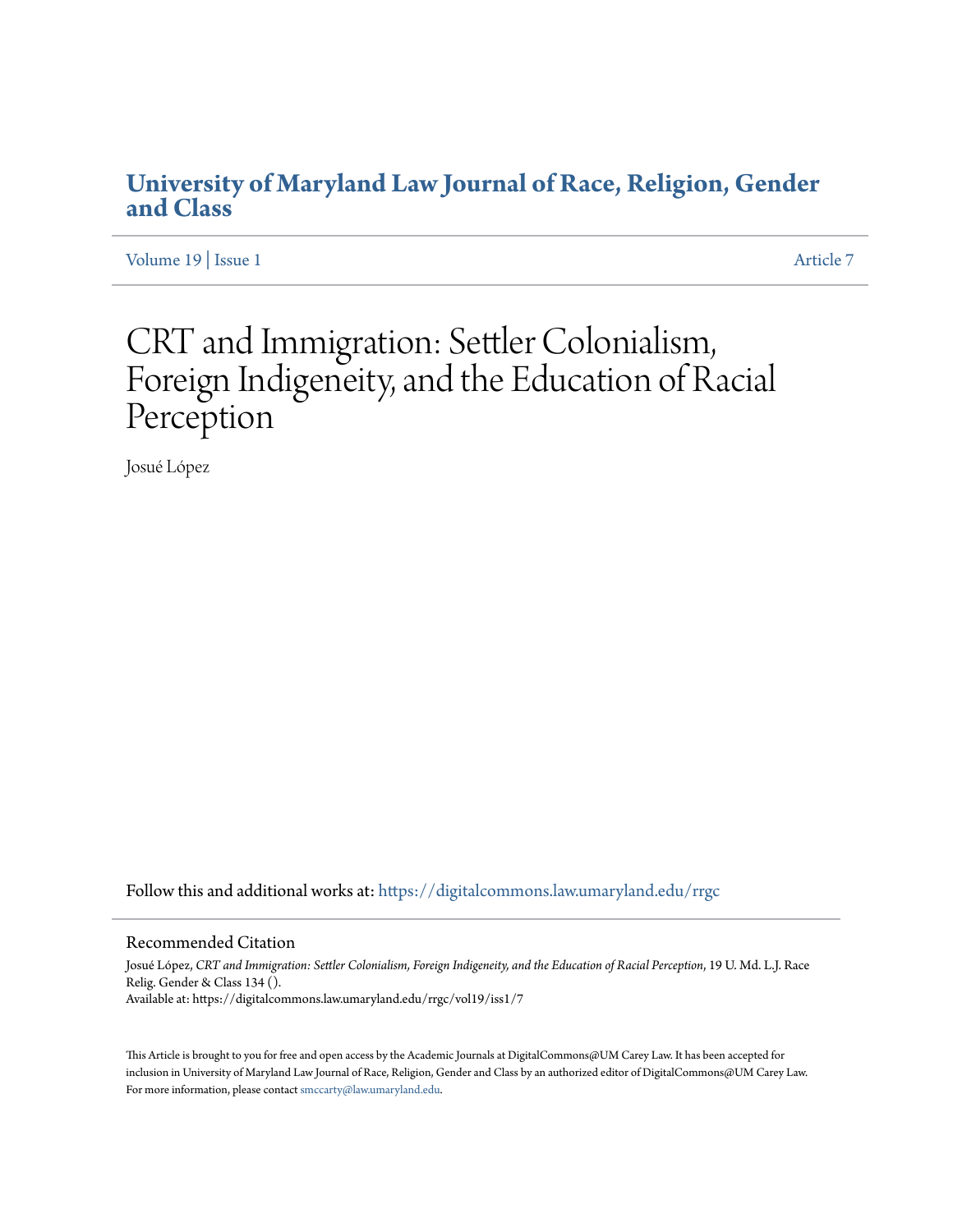# **CRT AND IMMIGRATION: SETTLER COLONIALISM, FOREIGN INDIGENEITY, AND THE EDUCATION OF RACIAL PERCEPTION**

JOSUÉ LÓPEZ\*

#### **INTRODUCTION**

A wall will not end immigration, and neither will immigration laws and policies. Rather, these policies and practices serve to dehumanize immigrants and position them in precarious legal positions where their personhood is constantly called into question. Analyses of immigration from Latin America do not usually focus on Indigenous peoples.<sup>1</sup> When Indigeneity is centered, an examination of immigration policies is made more complex due to the relationship between the State's power over regulating the movement of people across its borders and a legacy of settler colonialism that recognizes the State exists on stolen lands.<sup>2</sup> Immigration policies are a contemporary manifestation of the legacy of settler colonialism.<sup>3</sup> In this article, I specifically examine the power of the United States to set the standard for what constitutes a legitimate asylum claim.<sup>4</sup> I ask two principal questions: (1) What happens to the lived experience of Indigenous peoples when filtered through an asylum claim? (2) How does a settler colonial framework illuminate the relationship between facts and asylum claims for Indigenous peoples?<sup>5</sup>

<sup>© 2019</sup> Josué López

<sup>\*</sup> PhD Candidate, Neag School of Education, University of Connecticut Storrs. I am thankful for those that have become before us, mindful of those that will come after us, and appreciative of those who I have the opportunity to work with in the present. This work is a product of many hands.

<sup>1</sup> *See generally* M. Bianet Castellanos, *Rewriting the Mexican Immigrant Narrative: Situating Indigeneity in Maya Women's Stories*, 15 LATINO STUD. 219, 219–22 (2017) (discussing how Indigenous immigrants are often invisible or excluded from depictions of Mexican immigration).

<sup>2</sup> *See infra* Part VI.

<sup>3</sup> *See infra* Part II.

<sup>4</sup> *See infra* Part VII.

<sup>5</sup> *See id.*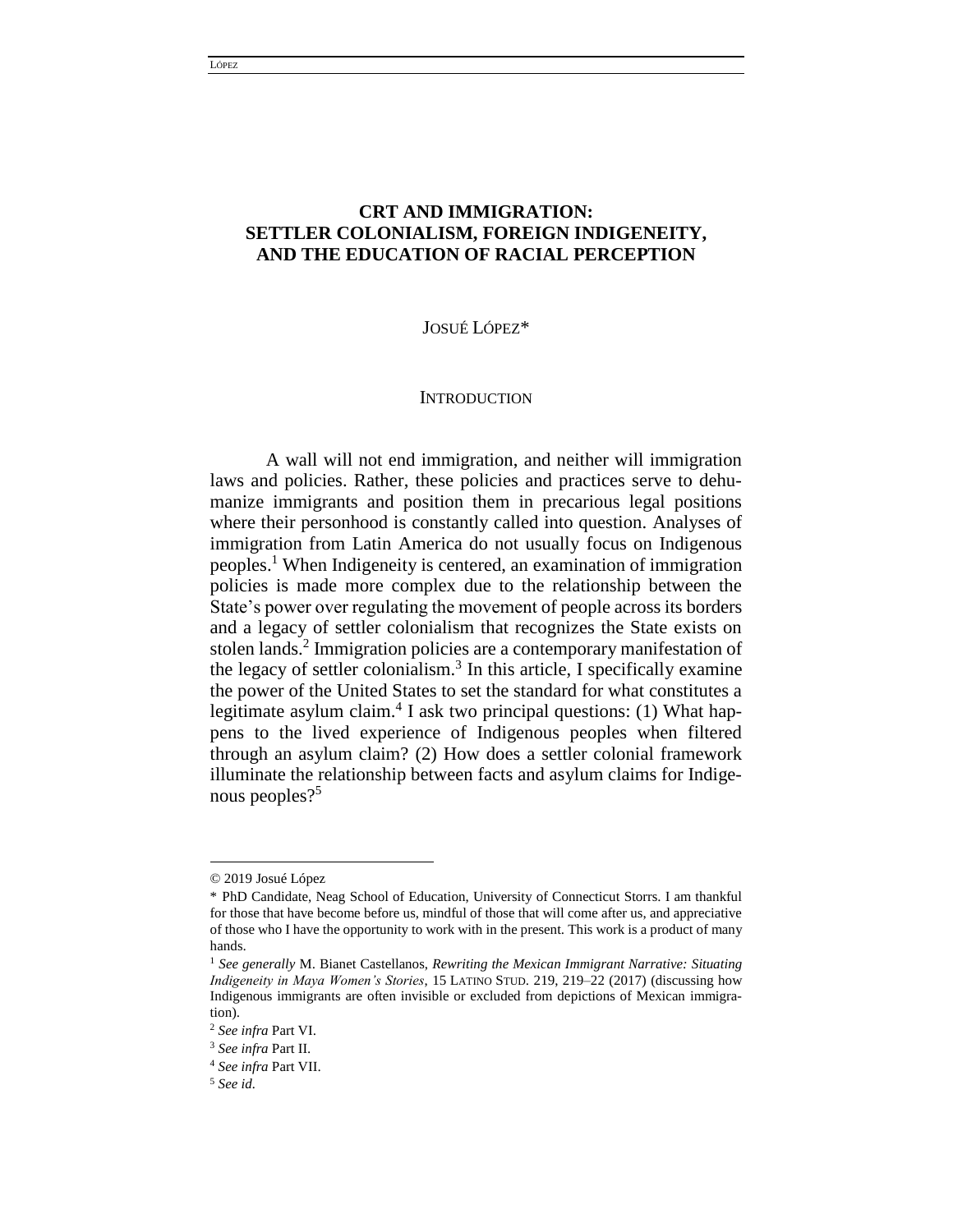I argue that asylum claims require "foreign" Indigeneity to be narrated in a way that reflects the denial of a U.S. history of genocidal and violent behavior.<sup>6</sup> To qualify for asylum, Indigeneity must be narrated to the State as a concern with one's biological/corporeal life rather than with a standard of living.<sup>7</sup> This results in a detrimental education of racial perception whereby the State-accepted narrative of Indigeneity must be one of victimization and cannot be one of empowerment or justice in order to win an asylum claim.<sup>8</sup> Though educational scholarship often centers institutions of learning, such as K-12 schooling, I argue that other institutions and policies of the State, such as the judicial system and immigration policies, also provide a 'lesson' that reflects colonial ideologies of what it means to be human.<sup>9</sup>

Critical Race Theory (CRT), by centering the role of racism in education, provides a framework for this transnational analysis on immigration and the education of racial perception.<sup>10</sup> In order to capture the experiences of Indigenous peoples from Latin America migrating to

<sup>6</sup> *See infra* Part IX.

<sup>7</sup> *See infra* Parts VII, IX.

<sup>8</sup> *See* Michael Monahan, *The Education of Racial Perception*, 36 PHIL. & SOC. CRITICISM 209, 215–21 (2010) (discussing racial perception and the "racial status quo" which exists from a "tendency to accept overly simplistic, coarse understandings of what race is and how it functions"); *infra* Part VII.

<sup>9</sup> *See infra* Parts III, VI. *See generally* Magaly Lavadenz, *Como Hablar in Silencio (Like Speaking in Silence): Issues of language, Culture, and Identity of Central Americans in Los Angelos*, *in* BUILDING ON STRENGTH: LANGUAGE AND LITERACY IN LATINO FAMILIES AND COMMUNITIES 93, 103–04, 106–08 (Ana Celia Zentella ed., 2005) (noting the importance of advocating "sociocultural principles to advance culturally responsive teaching" to "foster classroom and school climates that value" different cultures); Lourdes Alberto, *Coming Out as Indian: On Being an Indigenous Latina in the US*, 15 LATINO STUD. 247 (2017) (discussing contact zones between Indigeneity and Latinidad in K-12 schooling).

<sup>10</sup> *See* Adrienne D. Dixson & Marvin Lynn, *Introduction*, *in* HANDBOOK OF CRITICAL RACE THEORY IN EDUCATION 1, 2–4 (Marvin Lynn & Adrienne D. Dixson eds., 2013) (discussing the purpose and expansion of CRT into education and its ability to "illuminate the ubiquitous nature and 'permanence of race' in the U.S.").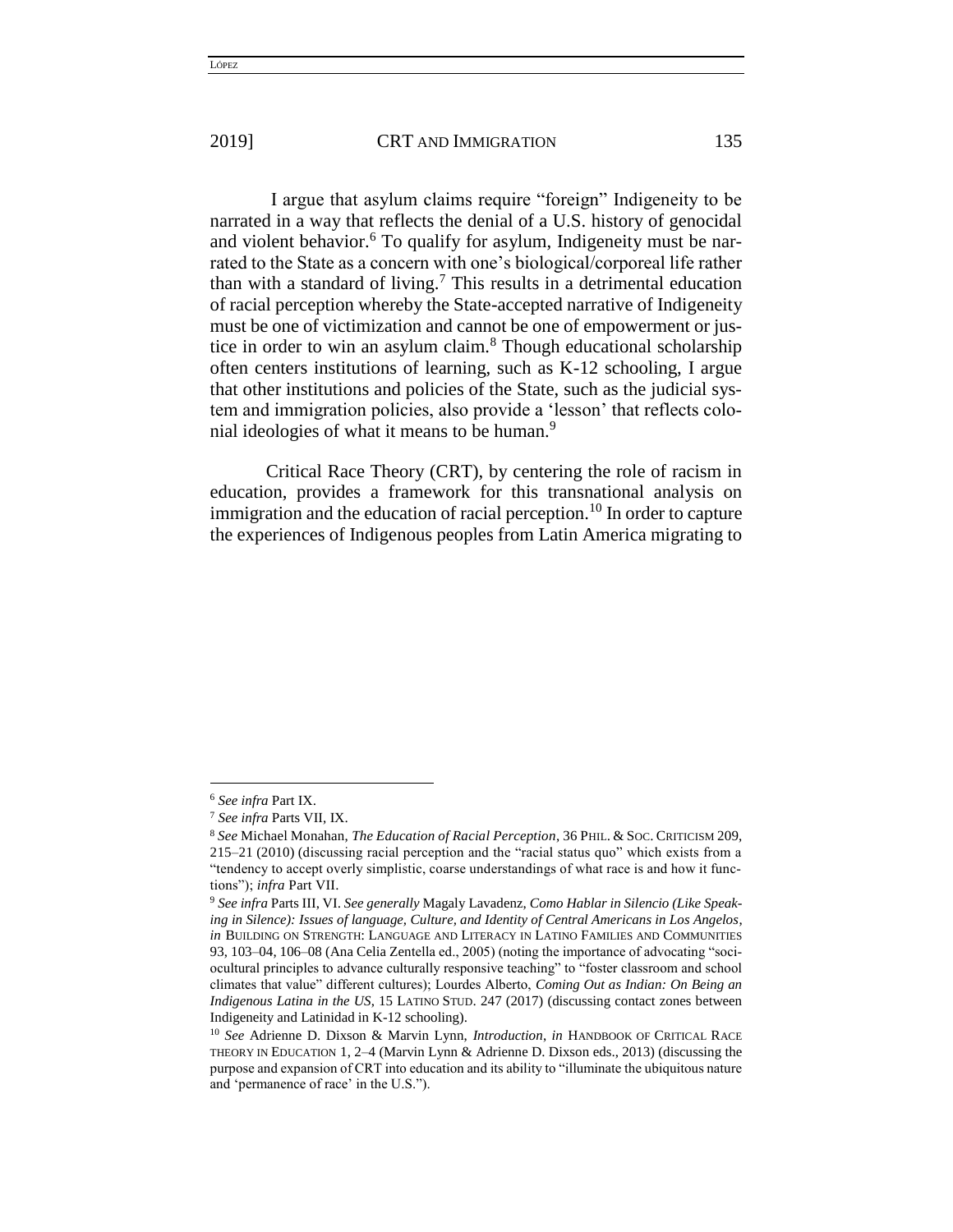the United States, both TribalCrit<sup>11</sup> and LatCrit<sup>12</sup> serve as a theoretical framework.<sup>13</sup> Specifically, TribalCrit facilitates an analysis emphasizing settler colonialism<sup>14</sup> and LatCrit supports an analysis of immigration.<sup>15</sup> Both are critical in unpacking the power of the State to distort the experiences of Indigenous peoples from Latin America moving across settler-state borders to the United States.<sup>16</sup>

Drawing from a larger transnational ethnographic and participatory action research project working with Indigenous students in Guatemala and in the United States, I utilize Critical Discourse Analysis<sup>17</sup> in order to emphasize the violent history of the United States, its impact on Indigenous peoples in Guatemala, and the subsequent performance of Indigeneity in order to be recognized by the US government as deserving of asylum.<sup>18</sup> I advance this sociohistorical analysis to suggest

<sup>11</sup> *See* Bryan McKinley Jones Brayboy, *Tribal Critical Race Theory: An Origin Story and Future Directions*, *IN* HANDBOOK OF CRITICAL RACE THEORY IN EDUCATION 88, 92–97 (Marvin Lynn & Adrienne D. Dixson eds., 2013). TribalCrit is a branch of CRT which remains committed to the centrality of race and racism as an analytical tool but goes beyond to incorporate concepts specific to racialized subgroups. *Id.* at 92. TribalCrit notably emphasizes alternative ways of being and knowing, the role of colonialism and settler colonialism, the power of storytelling as a mode of knowledge and knowledge for the production of Indigenous peoples. *Id.* at 92; *see also* Bryan McKinley Jones Brayboy, *Toward a Tribal Critical Race Theory in Education*, 37 URB. REV. 425, 429–30 (2006) (outlining the nine tenets of TribalCrit, emphasizing the "basic tenet" is that "colonization is endemic to society") [hereinafter Brayboy, *Toward a Tribal Critical Race Theory in Education*].

<sup>12</sup> *See* Delores Delgado Bernal, *Critical Race Theory, Latino Critical Theory, and Critical Raced-Gendered Epistemologies: Recognizing Students of Color as Holders and Creators of Knowledge*, 8 QUALITATIVE INQUIRY 105, 108–09 (2002). LatCrit emphasizes the role of immigration, language, ethnicity, nationality, and citizenship status as tools of racialization particularly for Latinx populations in the United States. *Id.* at 108.

<sup>13</sup> *See* Brayboy, *Toward a Tribal Critical Race Theory in Education*, *supra* note 11, at 427; Delgado Bernal, *supra* note 12, at 107–09 ("As theoretical frameworks in the field of law, CRT and LatCrit explore the ways that so-called race-neutral laws and policies perpetuate racial and/or ethnic and gender subordination. They emphasize the importance of viewing laws and lawmaking within the proper historical and cultural context to deconstruct their racialized content.").

<sup>14</sup> Brayboy, *Toward a Tribal Critical Race Theory in Education*, *supra* note 11, at 429–30.

<sup>15</sup> Delgado Bernal, *supra* note 12, at 108, 119.

<sup>16</sup> *See infra* Part III.

<sup>17</sup> *See* JAMES PAUL GEE, AN INTRODUCTION TO DISCOURSE ANALYSIS: THEORY AND METHOD 9 (4th ed. 2014) (noting the goal of critical discourse analysis is often to "speak to" and "intervene in, social or political issues, problems, and controversies in the world") [hereinafter GEE, AN INTRODUCTION TO DISCOURSE ANALYSIS: THEORY AND METHOD]; JAMES PAUL GEE, HOW TO DO DISCOURSE ANALYSIS: A TOOLKIT xi (2011) ("A discourse analysis is based on the details of speech (and gaze and gesture and action) that are arguably deemed relevant in the context where the speech was used and that are relevant to the arguments the analysis is attempting to make.") [hereinafter GEE, HOW TO DO DISCOURSE ANALYSIS: A TOOLKIT]. <sup>18</sup> *See infra* Parts IV, V.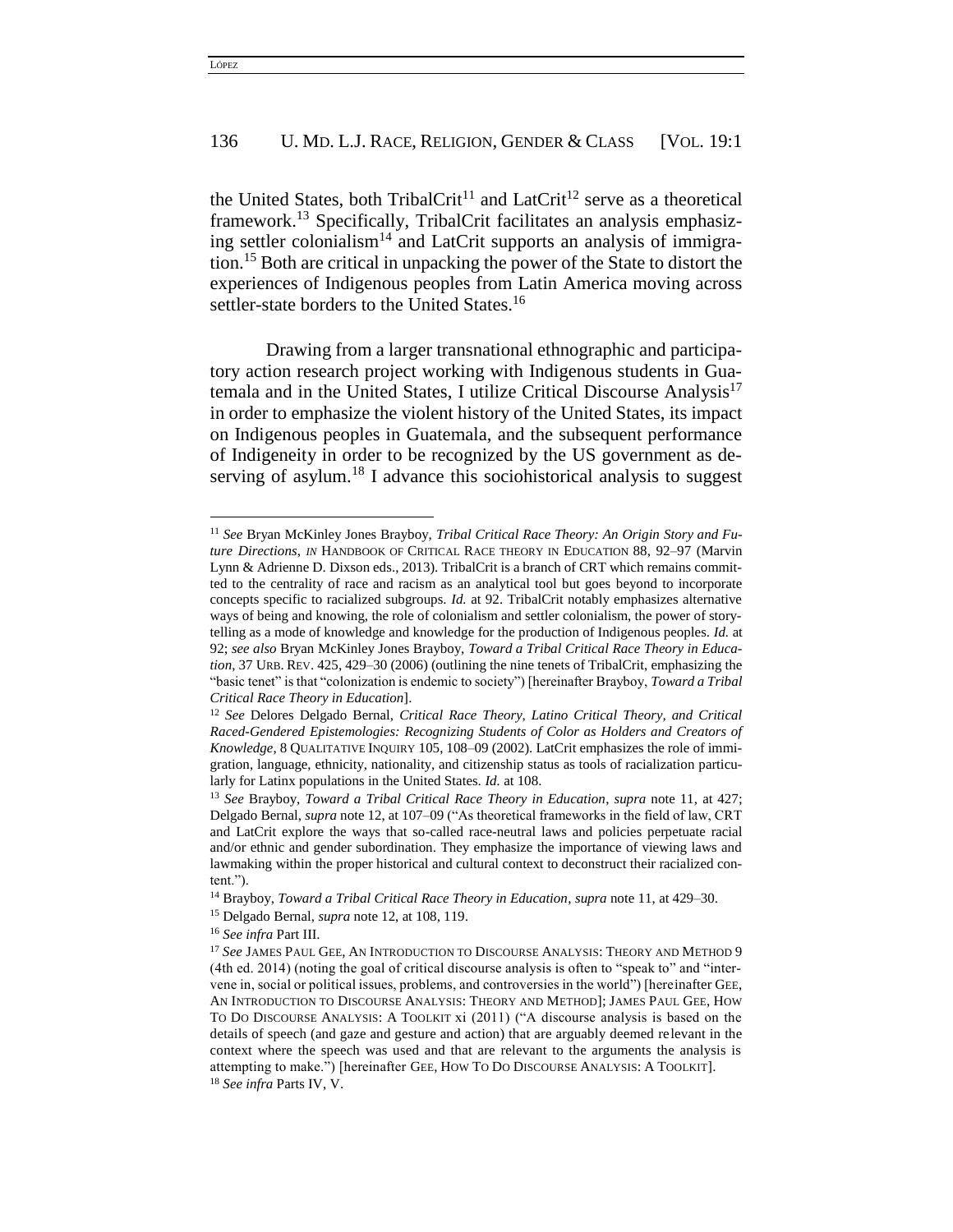asylum claims are concerned with the protection of physical life rather than with the quality of living, and this reflects a denial of U.S. settler colonial history and a refusal of accountability for historical and contemporary injustices.<sup>19</sup>

#### II. IMMIGRATION AND SETTLER COLONIALISM

People continue to migrate to the United States and are criminalized in their search of a better future. In 2017, there were more than 44.5 million immigrants living in the United States (13.7% of the population), and it is estimated that over 11.3 million of those are undocumented immigrants.<sup>20</sup> While the majority of immigrants in the United States are Mexican, there is significant migration from Central America, namely Honduras, El Salvador, and Guatemala.<sup>21</sup> The Pew Research Center found that in 2013 there were over 1.3 million people of Guatemalan descent in the United States, with 64%, or 834,000, being foreign-born. $^{22}$ 

Guatemala has over 16 and a half million people<sup>23</sup> and the history, as well as the demographic composition of the country, reveals an important juncture at the intersection of immigration, racialization, and education.<sup>24</sup> The history of violence against Indigenous peoples has been well documented in Latin America, particularly in Guatemala.<sup>25</sup> In

<sup>19</sup> *See infra* Part VI.

<sup>20</sup> Jie Zong et al., *Frequently Requested Statistics on Immigrants and Immigration in the United States*, MIGRATION POL'Y INST. (Feb. 8, 2018), https://www.migrationpolicy.org/article/frequently-requested-statistics-immigrants-and-immigration-united-states#Unauthorized.

<sup>21</sup> *Largest U.S. Immigrant Groups Over Time, 1960-Present*, MIGRATION POL'Y INST., https://www.migrationpolicy.org/programs/data-hub/charts/largest-immigrant-groups-overtime (last visited Apr. 5, 2019); Gabriel Lesser & Jeanne Batalova, *Central American Immigrants in the United States*, MIGRATION POL'Y INST. (Apr. 5, 2017), https://www.migrationpolicy.org/article/central-american-immigrants-united-states.

<sup>22</sup> Gustavo López, *Hispanics of Guatemalan Origin in the United States, 2013*, PEW RES. CTR. (Sept. 15, 2015), http://www.pewhispanic.org/2015/09/15/hispanics-of-guatemalan-origin-inthe-united-states-2013.

<sup>&</sup>lt;sup>23</sup> The World Factbook: Central America: Guatemala, CENT. INTELLIGENCE AGENCY, https://www.cia.gov/library/publications/the-world-factbook/geos/print\_gt.html (last visited Apr. 7, 2019).

<sup>24</sup> *See* GREG GRANDIN, THE BLOOD OF GUATEMALA: HISTORY OF RACE AND NATION 7–16 (2000) (highlighting the historical, racial, and educational dynamics of Guatemala); SUSANNE JONAS & NESTOR RODRÍGUEZ, GUATEMALA-U.S. MIGRATION: TRANSFORMING REGIONS 21, 26–27, 69 (2014) (describing the complex and controversial process of migration and immigration).

<sup>25</sup> *See* GRANDIN, *supra* note 24, at 7–8 (describing the four decades of "state terror" and violence in Guatemala); Commission for Historical Clarification, *Acts of Genocide*, *in* THE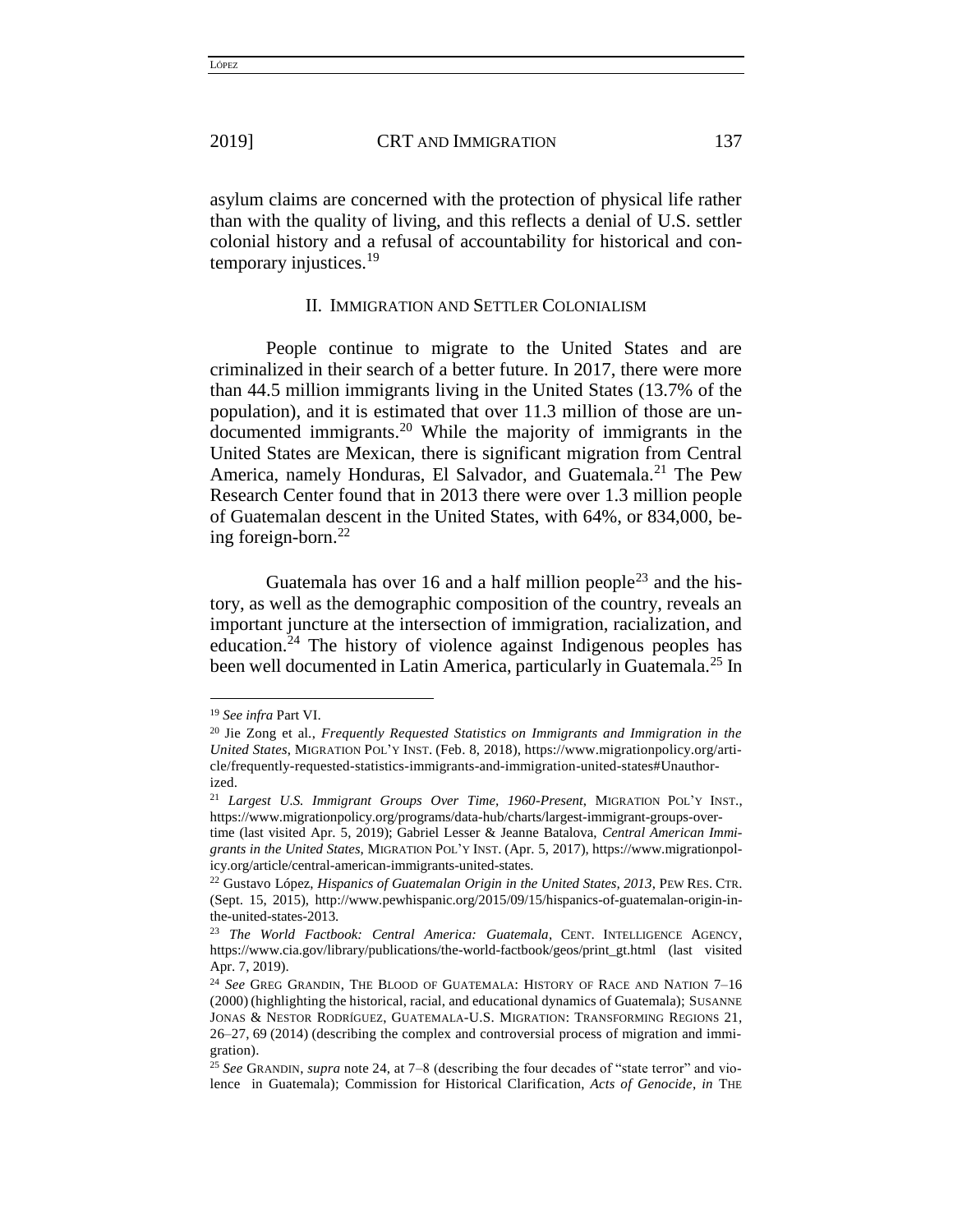the Guatemalan Civil War (1960-1996), the U.S.-sponsored Guatemalan regimes enacted horrific violence against Indigenous communities.<sup>26</sup> The Commission for Historical Clarification found that over 200,000 were killed or disappeared, identifying 83% of the victims as Mayans.<sup>27</sup> The impact of the violence in the second half of the 20th century reverberates in the sociopolitical and economic conditions Indigenous peoples face presently.<sup>28</sup> Still, Indigenous peoples in Guatemala manage to survive and preserve parts of their culture, with over twenty-three Indigenous languages spoken by over  $40\%$  of the population.<sup>29</sup> Part of survival for Indigenous peoples has meant resorting to migration, particularly to the United States,<sup>30</sup> as a means to escape violence and find better opportunities.

Many scholars continue to debate whether we have entered a *postcolonial* moment of history and point to the formation of independent nation-states as evidence.<sup>31</sup> However, Indigenous peoples often dispute this assertion.<sup>32</sup> Settlers migrate to lands that originally belonged to Indigenous peoples, occupy spaces, establish laws, build institutions, develop societies, and establish a perpetual, colonial situation.<sup>33</sup> Settler colonialism involves the occupation of lands and the lack of accountability the occupiers feel to the original inhabitants of the land and the

GUATEMALA READER: HISTORY, CULTURE, POLITICS 386, 386 (Greg Grandin et al. eds., 2011) (explaining that at the end of the Guatemalan guidance in 1996, eighty-three percent of the victims were indigenous).

<sup>26</sup> GRANDIN, *supra* note 24, at 7–8; Commission for Historical Clarification, *supra* note 25, at 386, 390 (discussing how the "annihilation of Maya populations was intentional").

<sup>27</sup> Commission for Historical Clarification, *supra* note 25, at 386

<sup>28</sup> See SITUATION OF HUMAN RIGHTS IN GUATEMALA: DIVERSITY, INEQUALITY AND EXCLUSION, INTER-AMERICAN COMM'N HUMAN RIGHTS & ORG. OF AM. STATES 38–58 (2015), http://www.oas.org/en/iachr/reports/pdfs/Guatemala2016-en.pdf (discussing the issues Indigenous Guatemalans face currently, including discrimination, inequality, social exclusion, and poverty).

<sup>29</sup> Huilin Wang, *Cleaned Slate? Mayan Troubles in Guatemala*, 28 HARV. INT'L REV. 10, 10 (2006).

<sup>30</sup> *See* JONAS & RODRÍGUEZ, *supra* note 24, at 2 (describing the common motivations for Guatemalan migration, including, political instability, violence, and economic decline).

<sup>31</sup> *See* Fazal Rizvi et al., *Postcolonialism and Education: Negotiating a Contested Terrain*, 14 PEDAGOGY, CULTURE & SOC'Y 249, 250–52, 257–59 (2006) (summarizing the highly contested political and theoretical concept of postcolonialism).

<sup>32</sup> *See* LINDA TUHIWAI SMITH, DECOLONIZING METHODOLOGIES: RESEARCH AND INDIGENOUS PEOPLES 25, 34–35 (2nd ed. 2012) (noting how the "colonial experience traps" indigenous people and how the prefix 'post' silences the conversation of the "still lingering" historical formations).

<sup>33</sup> *See* Eve Tuck & K. Wayne Yang, *Decolonization Is Not a Metaphor*, 1 DECOLONIZATION: INDIGENEITY, EDUC. & SOC'Y 1, 5 (2012) (noting that "settlers come with the intention of making a new home on the land, a homemaking that insists on settler sovereignty over all things in their new domain").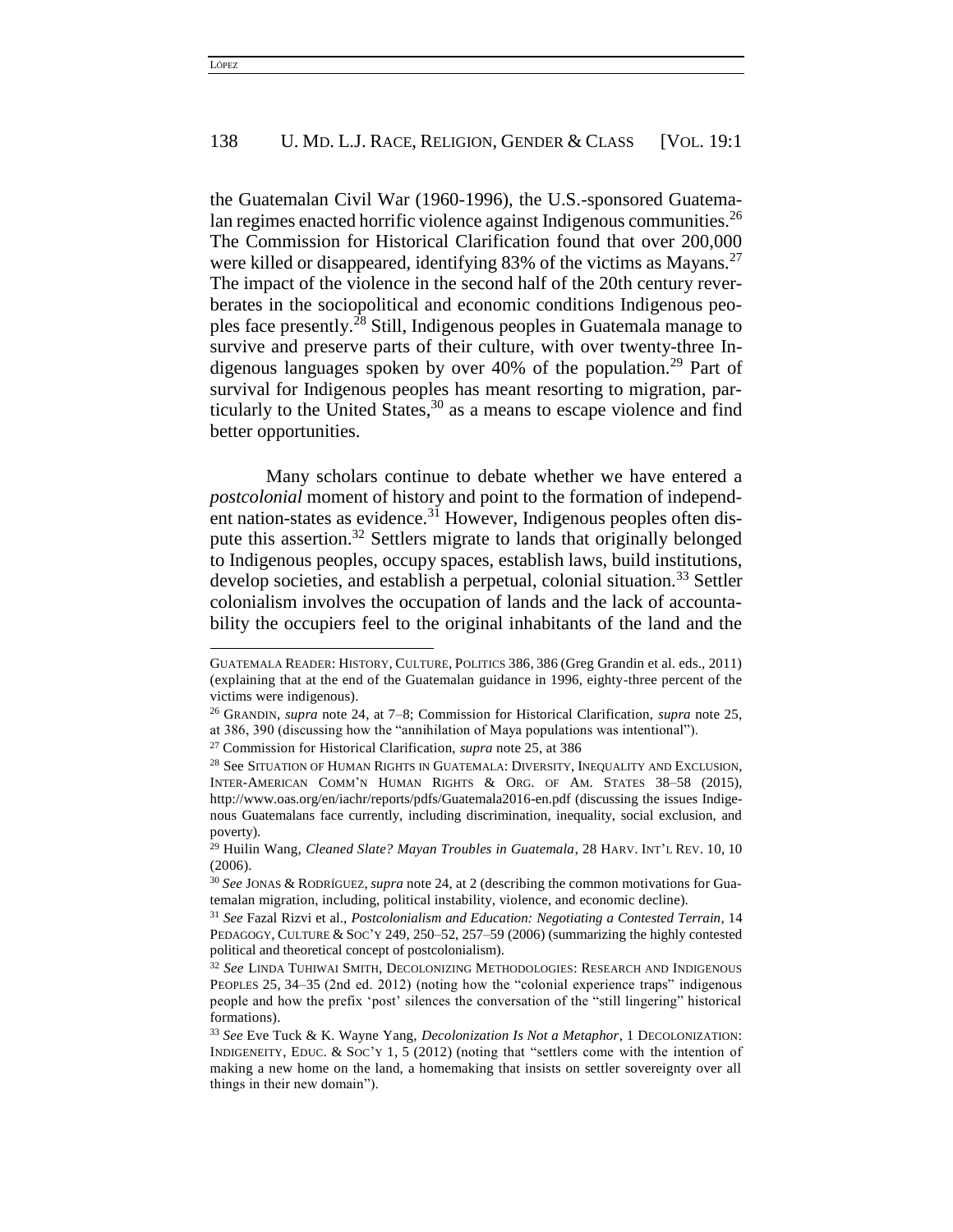land itself.<sup>34</sup> Settler colonialism becomes especially significant in examining power over land, immigration, and education.<sup>35</sup> Indeed, critical race scholars have called attention to the role of land and property in education.<sup>36</sup> Furthermore, scholars have advocated for the use of CRT in immigration analyses as part of exposing White supremacy. $37$ 

Immigration policies fall under White Supremacist, settler colonial policies that further marginalize and castigate Indigenous peoples by constraining their physical movement in their struggle to survive.<sup>38</sup> Asylum claims are a way for the State to regulate permissible narratives of Indigeneity.<sup>39</sup>

#### III. EDUCATION OF RACIAL PERCEPTION

When the role of education enters national immigration debates, it is usually in terms of how disparate levels of education in the country of origin impact immigration.<sup>40</sup> CRT scholars in education, though, have also emphasized the role of immigration in the agency of students, their families, and their access to educational opportunities once in the

<sup>34</sup> *See id.* at 5–6.

<sup>35</sup> *See* SMITH, *supra* note 32, at 20–29, 35, 67 (describing how imperialism and colonialism frames the indigenous experience); Tuck & Yang, *supra* note 33, at 1–8 (outlining how settler colonialism has "shaped schooling and education research"); Patrick Wolfe, *Settler Colonialism and the Elimination of the Native*, 8 J. GENOCIDE RES. 387, 387–88 (2006) (noting how "land is life" and settler colonialism "destroys to replace").

<sup>36</sup> *See* Jessica T. DeCuir & Adrienne D. Dixson, *"So When It Comes Out, They Aren't That Surprised That It Is There": Using Critical Race Theory As a Tool of Analysis of Race and Racism in Education*, 33 EDUC. RES. 26, 28 (2004) (demonstrating that whiteness has been established as a "form of property," which carries with it certain benefits, such as a better education); Gloria Ladson-Billings & William F. Tate IV, *Toward a Critical Race Theory of Education*, 97 TCHR. C. REC. 47, 53–54 (1995) (explaining how property and education are intertwined).

<sup>37</sup> *See generally* Mary Romero, *Crossing the Immigration and Race Border: A Critical Race Theory Approach to Immigration Studies*, 11 CONTEMP.JUST. REV. 23 (2008) (describing critical race theory and its interaction with immigration to "expose[] White privilege").

<sup>&</sup>lt;sup>38</sup> *Id.* at 33 ("Latinos experience discretionary stops, intimidation, and restriction of movement that place them at risk before the law and reinforce a racial hierarchy.").

<sup>&</sup>lt;sup>39</sup> *Id.* at 25–27 (discussing the "master narrative" which focuses on "accepting White, middleclass standards as the norm . . . [and] racialized groups . . . as deviant").

<sup>40</sup> *See* WALTER A. EWING ET AL., THE CRIMINALIZATION OF IMMIGRATION IN THE UNITED STATES, AM. IMMIGR. COUNCIL 1, 3 (2015), https://www.americanimmigrationcouncil.org/sites/default/files/research/the\_criminalization\_of\_immigra-

tion in the united states.pdf (explaining that both legal and unauthorized immigrants are less likely to commit crimes than the native-born, "regardless of their country of origin or level of education").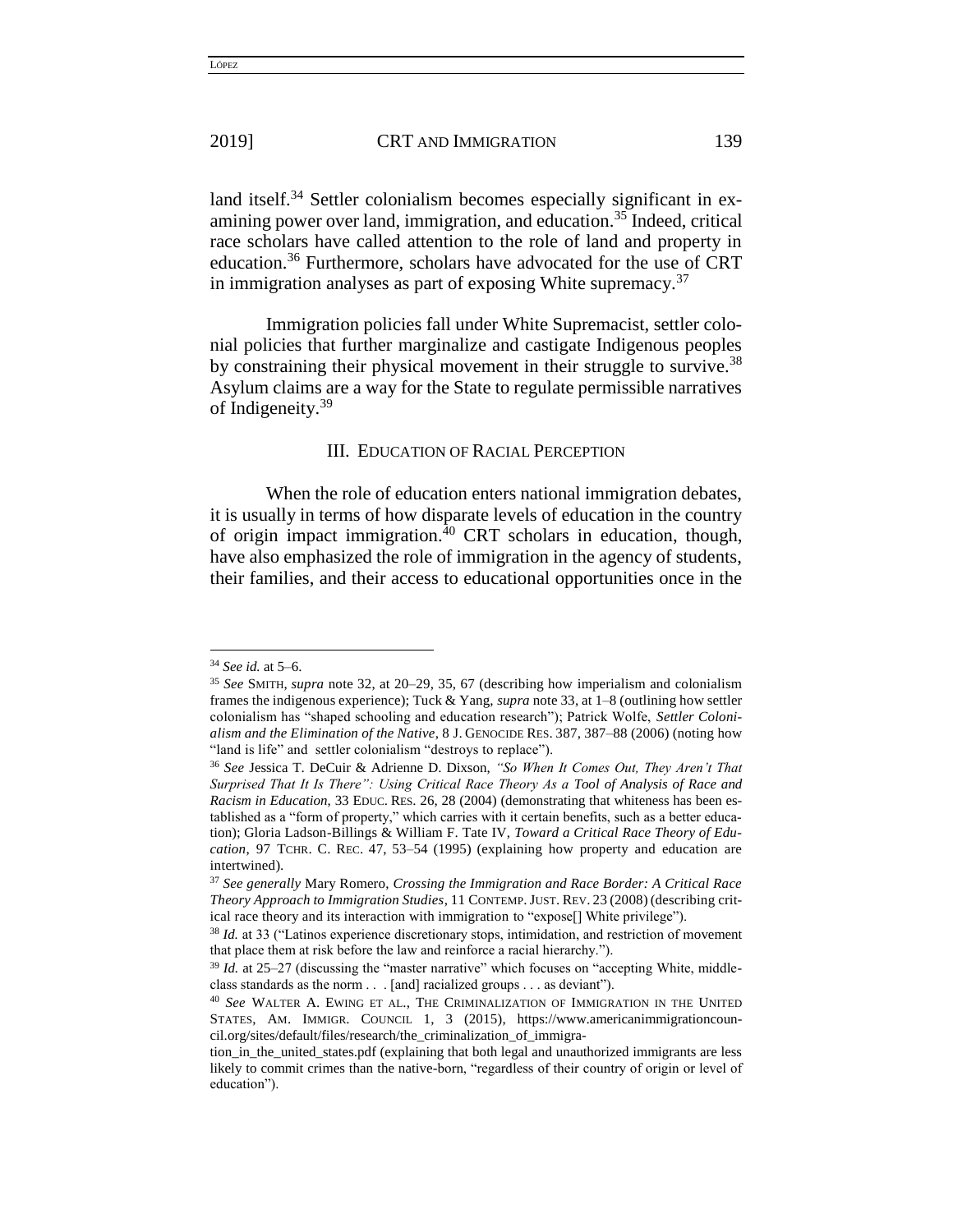United States.<sup>41</sup> However, education is broader than traditional schooling.<sup>42</sup> Many have made the case that education is often a tool for socialization into the status quo. $43$  Education is not an inherently liberating tool. What makes education a transformative tool are *transformative* educators.<sup>44</sup> Education as an extension of the State serve to promote state interests, namely the maintenance of the social order.<sup>45</sup> Other institutions, such as the criminal justice system, serve this same role and also provide a type of education through ideological lessons that promulgate the status quo. $46$ 

Immigration policies serve as an institutional force that constructs both physical and psychological barriers to individual and collective agency, providing a detrimental education of racial perception.<sup>47</sup>

<sup>41</sup> *See* JASON G. IRIZARRY, THE LATINIZATION OF U.S. SCHOOLS: SUCCESSFUL TEACHING AND LEARNING IN SHIFTING CULTURAL CONTEXTS 22–23 (2015) (describing the multitude of challenges facing Latino students in the education process); Leslie Jo Shelton, *"Who Belongs": A Critical Race Theory and Latino Critical Theory Analysis of the United States Immigration Climate for Undocumented Latinx College Students*, 7 J. CRITICAL THOUGHT & PRAXIS 123, 124 (2018) (discussing how the "current dehumanizing and exclusionary immigration climate sends messages that [the undocumented Latinx] student population does not belong in higher education"); Daniel G. Solorzano & Delores Delgado Bernal, *Examining Transformational Resistance Through a Critical Race and LatCrit Theory Framework: Chicana and Chicano Students in an Urban Context*, 26 URB. EDUC. 308, 313 (2001) (arguing that CRT and LatCrit theory "challenge the dominate discourse on race and racism as they relate to education by examining how educational theory and practices are used to subordinate and marginalize Chicana and Chicano students").

<sup>42</sup> *See* PAULO FREIRE, PEDAGOGY OF FREEDOM: ETHICS, DEMOCRACY, AND CIVIL COURAGE 90– 91 (1998) (explaining that "education, as a specifically human experience, is a form of intervention in the world"); HENRY A. GIROUX, FUGITIVE CULTURES: RACE, VIOLENCE, AND YOUTH 166 (1996) (explaining that some argue schools have failed to "transmit the universal values of Western culture, shore up traditional family values, and reproduce the assimilative imperatives of a 'common national culture'").

<sup>43</sup> *See* FREIRE, *supra* note 42, at 91 ("Education never was, is not, and never can be neutral or indifferent in regard to the reproduction of the dominant ideology or the interrogation of it."). <sup>44</sup> *See id.* at 92 (explaining that it takes progressive-minded educators to further progressive ideas).

<sup>45</sup> *See id.* at 100, 110 (explaining that one "cannot make education . . . into an instrument for the perpetuation of the status quo just because the powers that be so decree"); Thomas E. Spencer, *Education and the Social Order*, 51 PEABODY J. EDUC. 132, 133 (1974) (noting the "obvious effects" formal education has on a social system).

<sup>46</sup> *See generally* Mary E. Earick, *Ideology, Race, and Education*, 3 INT'L CRITICAL CHILDHOOD POL'Y STUD. 74 (2010) (noting that ideology can be defined as a composition of "'ideas and believes which help to legitimate the interests of a ruling group or class specifically by distortion or dissimulation'").

<sup>47</sup> *See* Douglas S Massey & Karen A. Pren, *Unintended Consequences of US Immigration Policy: Explaining the Post-1965 Surge from Latin America*, 38 POPULATION DEV. REV. 1, 2 (2012) (explaining how over time U.S. policies on immigration are "more strongly shaped by prevailing economic circumstances and political ideologies").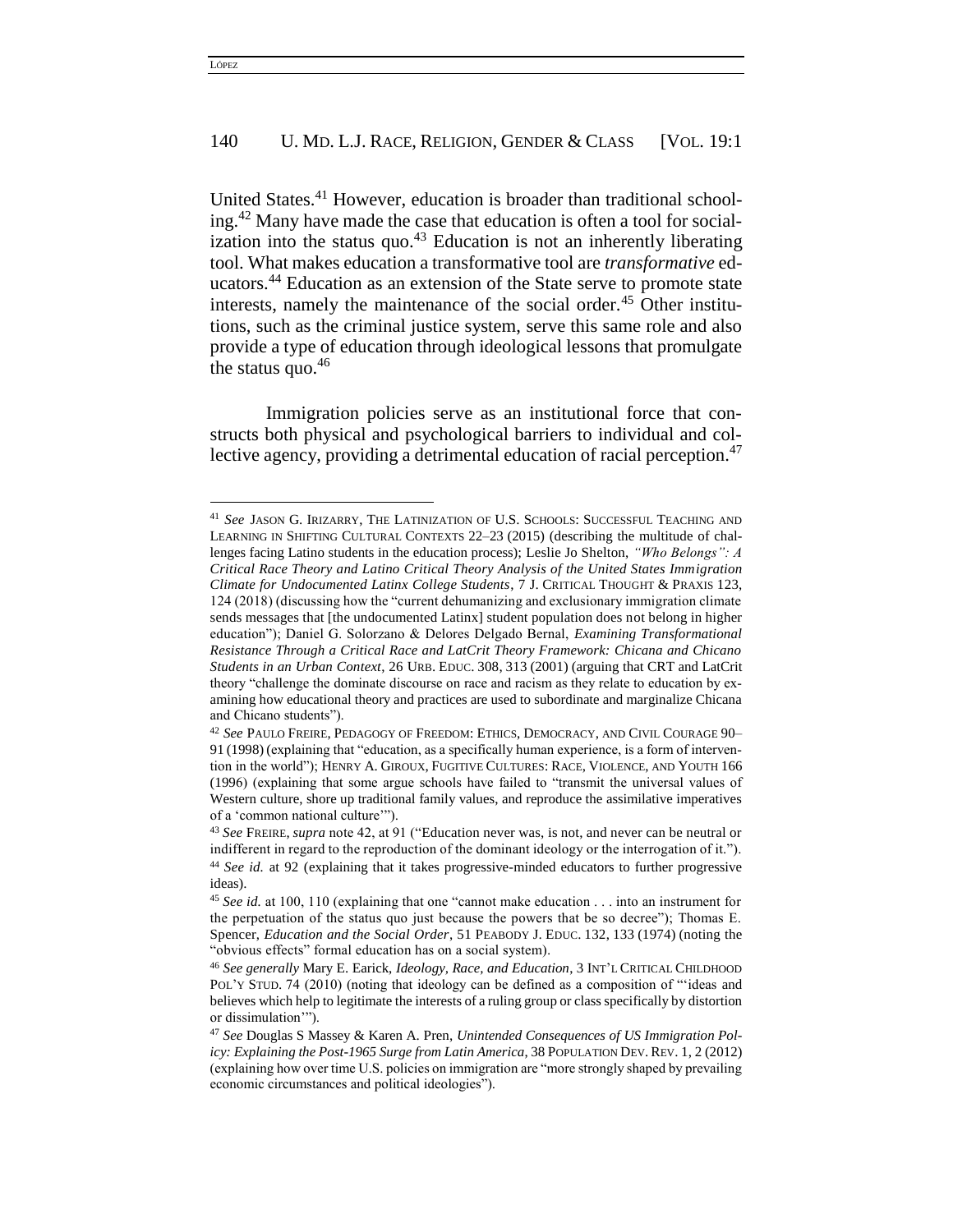Michael Monahan calls attention to the education of racial perception.<sup>48</sup> Understanding that learning occurs in spaces beyond the classroom, Monahan emphasizes how these different—and occasionally competing—educational experiences impact how we perceive race.<sup>49</sup> He suggests that people can actively engage in learning to support the education of their racial perception, emphasizing three dimensions to this education: historical, geographical, and methodological.<sup>50</sup> The historical analysis focuses on the way race and racism have changed over time to exclude or include different racial groups from power.<sup>51</sup> The geographical analysis centers space and how racial perception differs depending upon the location and context.<sup>52</sup> Lastly, the methodological dimension calls attention to which markers are racialized, how they are racialized, and how these methods of racialization have changed over time.<sup>53</sup> For example, awareness of transitions from biological to cultural racism over time are part of our racial perception.<sup>54</sup>

The education of racial perception is negatively affected by the structure of asylum claims. Conditions for asylum reflect a refusal on the part of the United States to account for a history of racial violence, U.S. interventions in the Western Hemisphere, and dehumanization of marginalized and Indigenous peoples. I argue that asylum law actually serves as a method of racialization that demands a particular narrative

<sup>48</sup> Monahan, *supra* note 8, at 215–21.

<sup>49</sup> *Id.* at 216–17. Monahan writes about the ways in which history, geography, and the ways and means of racialization form one´s racial perception. *Id.* He goes on to discuss the way one has to be taken in through learning new ideas but also by putting them in practice: "The education of racial perception cannot be accomplished by simply collecting propositional knowledge, however. Insofar as racial perception is an act, and not simply something that happens to us, it needs to be altered through practice. Just as educating one's musical ear requires listening to music, and educating one's palate requires eating, so educating one's racial perception requires self–consciously practising racial perception in a way that focuses upon increasing the depth and breadth of that act of perception. This means that education requires a willingness to reflect upon racial perception in ways that lead us to reapproach and re-evaluate the how and why of that perception." *Id.* at 217.

<sup>50</sup> *Id.*

<sup>51</sup> *Id* at 216.

<sup>52</sup> *Id.* at 216–17.

<sup>53</sup> *Id.* at 217.

<sup>54</sup> *See generally* JULIET HOOKER, THEORIZING RACE IN THE AMERICAS (2017) (discussing the prevalence of scientific racism in the late nineteenth and early twentieth century); Teresa J. Guess, *The Social Construction of Whiteness: Racism by Intent, Racism by Consequence*, 32 CRITICAL SOC. 649, 645 (2006) ("Rather than emerging from a scientific perspective, the notion, 'race,' is informed by historical, social, cultural, and political values. Thus, we find that the concept "race" is based on socially constructed, but socially, and certainly scientifically, outmoded beliefs about the inherent superiority and inferiority of groups based on racial distinctions.").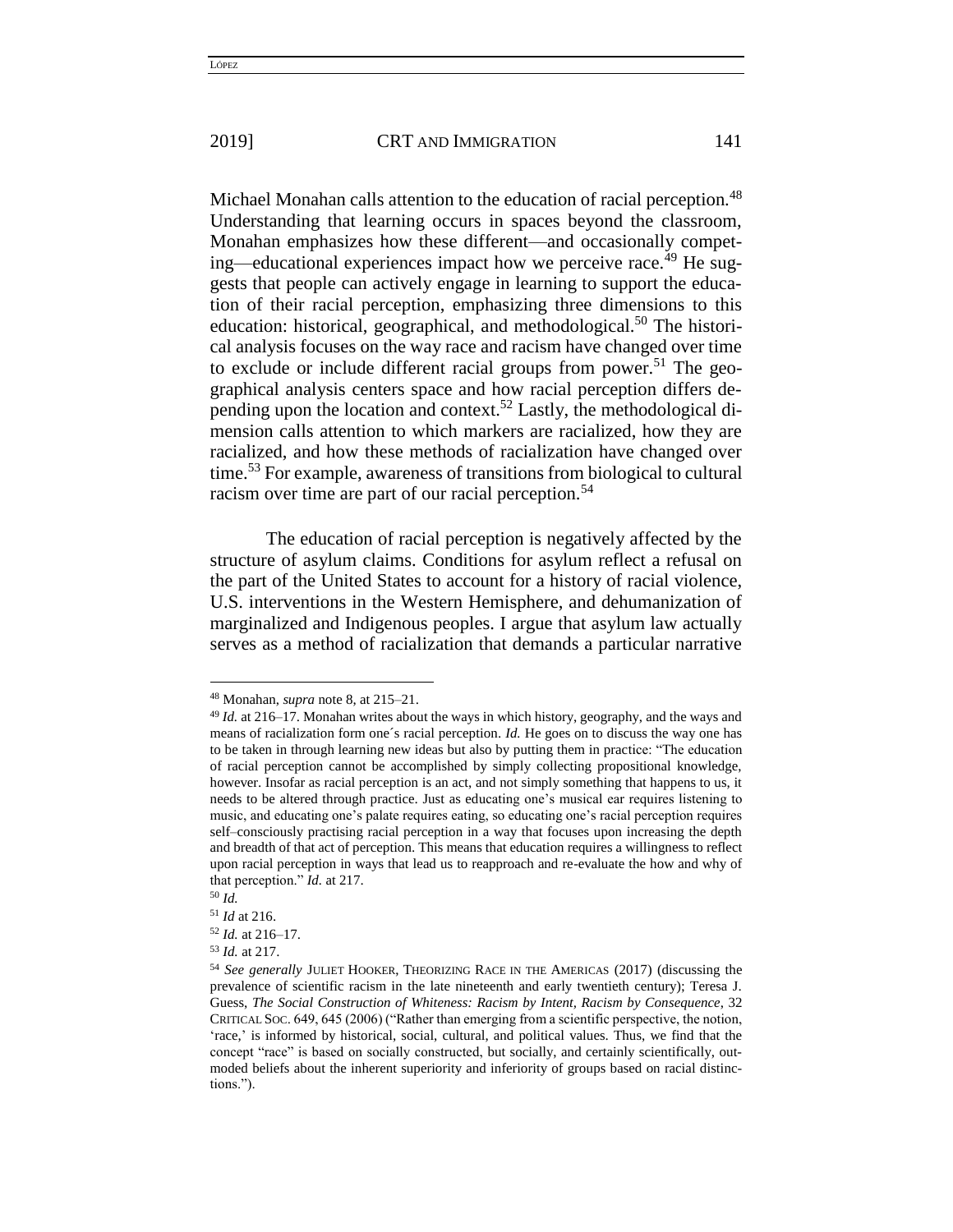of Indigeneity that neglects the historical and spatial dimensions of colonialism and settler colonialism. In order to unpack this claim, I advance TribalCrit and LatCrit as frameworks which consider colonialism and settler colonialism, migration, and a frustrating and violent relationship between Indigenous peoples, the State, and its policies.

# *A. TribalCrit and LatCrit*

TribalCrit provides nine powerful tenets which center colonization, White supremacy, as well as imperialism and its tension with Indigenous autonomy, self-determination, and sovereignty.<sup>55</sup> Furthermore, the tenets emphasize alternative ways of knowing and being in the world, pointing specifically to the dangers of assimilationist policies both in government and education.<sup>56</sup> These tenets emphasize the importance of preserving Othered ways of understanding the world and ways we relate to each other within the world.<sup>57</sup> While some might perceive this as being anti-State, it is important that we do not challenge *all*  regulation, but *dehumanizing regulation* which fails to take into account a history of violence and marginalization.<sup>58</sup> Immigration policies analyzed through TribalCrit require an interrogation of the policies through a colonial and settler colonial lens, revealing that not only have Indigenous peoples had their land violently stolen from them, but also face laws which restrict their movement on these very lands.<sup>59</sup>

LatCrit, on the other hand, places an explicit focus on the role of immigration, ethnicity, nationality, culture, and language.<sup>60</sup> This framework is often utilized in order to highlight the racialized educational experiences of Latinx peoples in education.<sup>61</sup> Investigations regarding

<sup>55</sup> Brayboy, *Toward a Tribal Critical Race Theory in Education*, *supra* note 11, at 429–30. <sup>56</sup> *Id.* at 434–37.

<sup>57</sup> *Id.* at 436.

<sup>58</sup> *See id.* 430–32 (noting that "colonization is endemic to society" and "everyday experiences of American Indians . . . have essentially been removed from the awareness of dominant members of U.S. society" thus, colonization has a "debilitating influence<sup>[]"</sup> on policies and society as a whole); ROXANNE DUNBAR-ORTIZ, AN INDIGENOUS PEOPLES' HISTORY OF THE UNITED STATES 10–12 (2014) (describing the history of violence and taking of land from indigenous communities and nations, without subsequently providing any alternative).

<sup>59</sup> *See* DUNBAR-ORTIZ, *supra* note 58**,** at 2, 8, 14 ("The history of the United States is a history of settler-colonialism – the founding of a state based on the ideology of white supremacy, the widespread practice of African slavery, and a policy of genocide and land theft.").

<sup>60</sup> Delgado Bernal, *supra* note 12, at 108.

<sup>61</sup> *Id.* at 109; *see* DELORES DELGADO BERNAL & ENRIQUE ALEMÁN, JR., TRANSFORMING EDUCATIONAL PATHWAYS FOR CHICANA/O STUDENTS: A CRITICAL RACE FEMINISTA PRAXIS 22– 25 (James A. Banks ed., 2017) (discussing the use of critical race theories, including LatCrit, to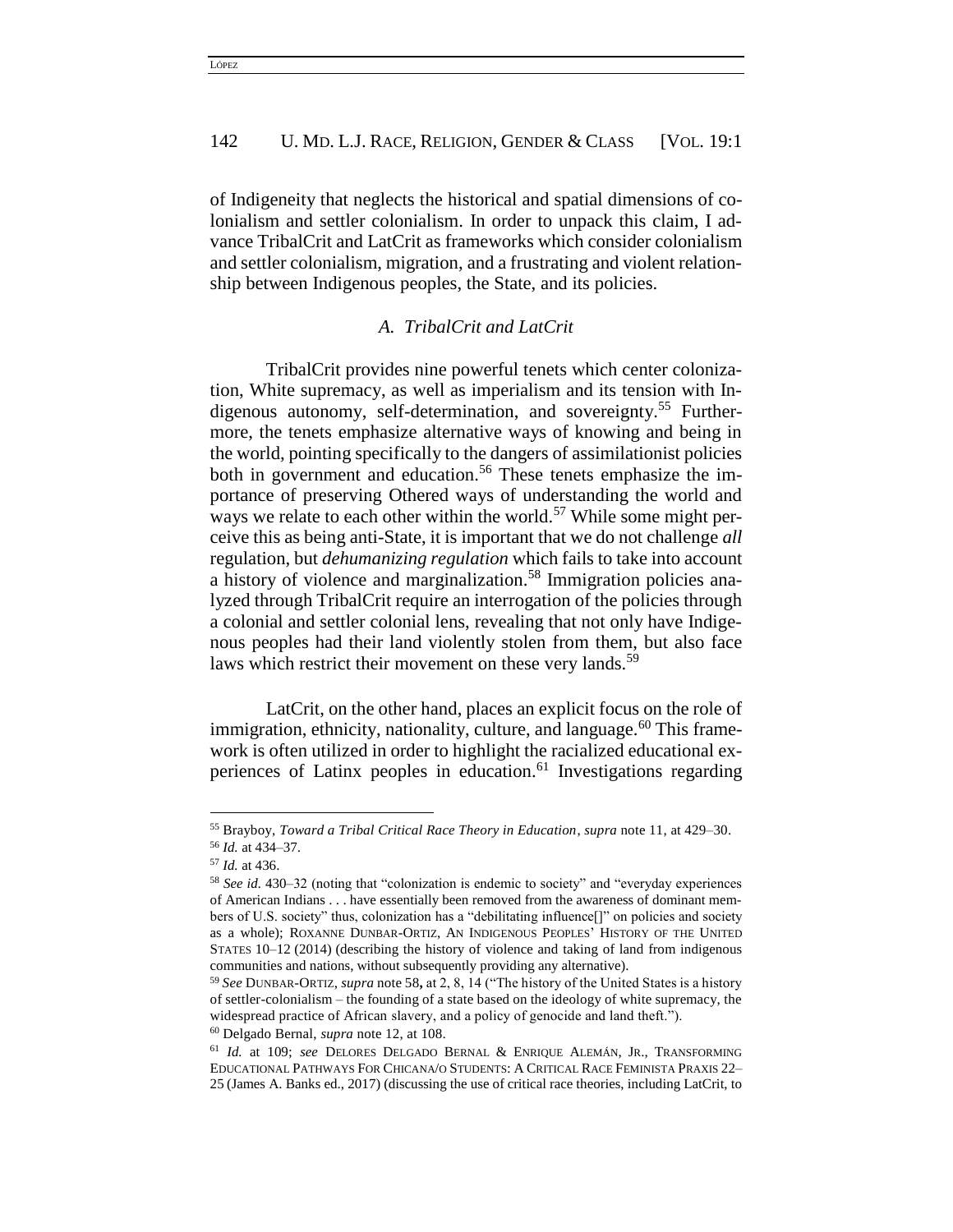$\overline{\phantom{a}}$ 

#### 2019] **CRT AND IMMIGRATION** 143

immigration often center the narratives of Latinxs, which have provided powerful counterstories that reflect the strength and determination of Latinx peoples.<sup>62</sup> However, it is important to note that the term "Latinx" encompasses a variety of nationalities with diverse experiences within those groups.<sup>63</sup> Some scholars have noted that within Latin American countries, Indigeneity is often subsumed under the larger nationality so that, for example, "Mexican" absorbs and obscures Indigenous identity.<sup>64</sup> In the United States, Indigenous peoples from Latin America are often racialized as Latinx or perhaps by their country of origin, neither which recognize their Indigenous roots and their diverse experiences.<sup>65</sup>

Researchers such as Bianet Castallanos have centered Indigenous narratives in the study of migration from Latin American countries in order to call attention to Indigeneity not only in the country of origin and in the United States, but in migration as well.<sup>66</sup> I assert that working with Indigenous students that migrate to the United States from Guatemala requires a combination of both TribalCrit and LatCrit in order to fully humanize their experiences at the intersection of immigration and the education of racial perception. Combining TribalCrit's emphasis on settler colonialism with LatCrit's attention to immigration policies serves as a stronger analytic framework to examine the impact of asylum conditions on permissible narratives of Indigeneity.

<sup>&</sup>quot;account for the systematic ways that coloniality. . . shales the (mis)education of Chi $can@sLatin@s"$ ).

<sup>62</sup> *See* Genevieve Negrón-Gonzales, *Undocumented Youth Activism as Counter-Spectacle: Civil Disobedience and Testimonio in the Battle Around Immigration Reform*, 40 AZTLÁN: J. CHICANO STUD. 87 (2015) (discussing the impact narratives of Latinx youth have in "challeng[ing] dominant conceptions of (il)legality and undocumented workers" and "shift[ing] conceptions of citizenship").

<sup>63</sup> *See* Martha E. Gimenez, *Latino/"Hispanic"- Who Needs a Name?: The Case Against a Standardized Terminology*, *in* LATINOS AND EDUCATION: A CRITICAL READER 225, 235 (Antonia Darder et al., eds. 1997) ("The 'Hispanic' label is eminently political: it identifies neither an ethnic group nor a minority group.").

<sup>64</sup> *See* Luis Urrieta Jr., *Identity, Violence, and Authenticity: Challenging Static Conceptions of Indigeneity*, 15 LATINO STUD. 254, 260 (2017) (describing how Indigenous people identify with their self-determined identity, not with the state determined construct of their identity).

<sup>65</sup> Floridalma Boj Lopez, *Mobile Archives of Indigeneity: Building La Comunidad Ixim Through Organizing in the Maya Diaspora*, 15 LATINO STUD. 201, 216 (2017); *see* Alessandra Bazo Vienrich, *Indigenous Immigrants From Latin America (IILA): Racial/Ethnic Identity in the U.S.*, 13 SOC. COMPASS 1, 2 (2018) (noting the understanding of how "identity formation of a group . . . upon arriving in the U.S. is categorized as Latinx and [individuals] must negotiate their indigeneity as part of the all-encompassing Latinx panethnicity" ).

<sup>66</sup> Castellanos, *supra* note 1, at 220–22.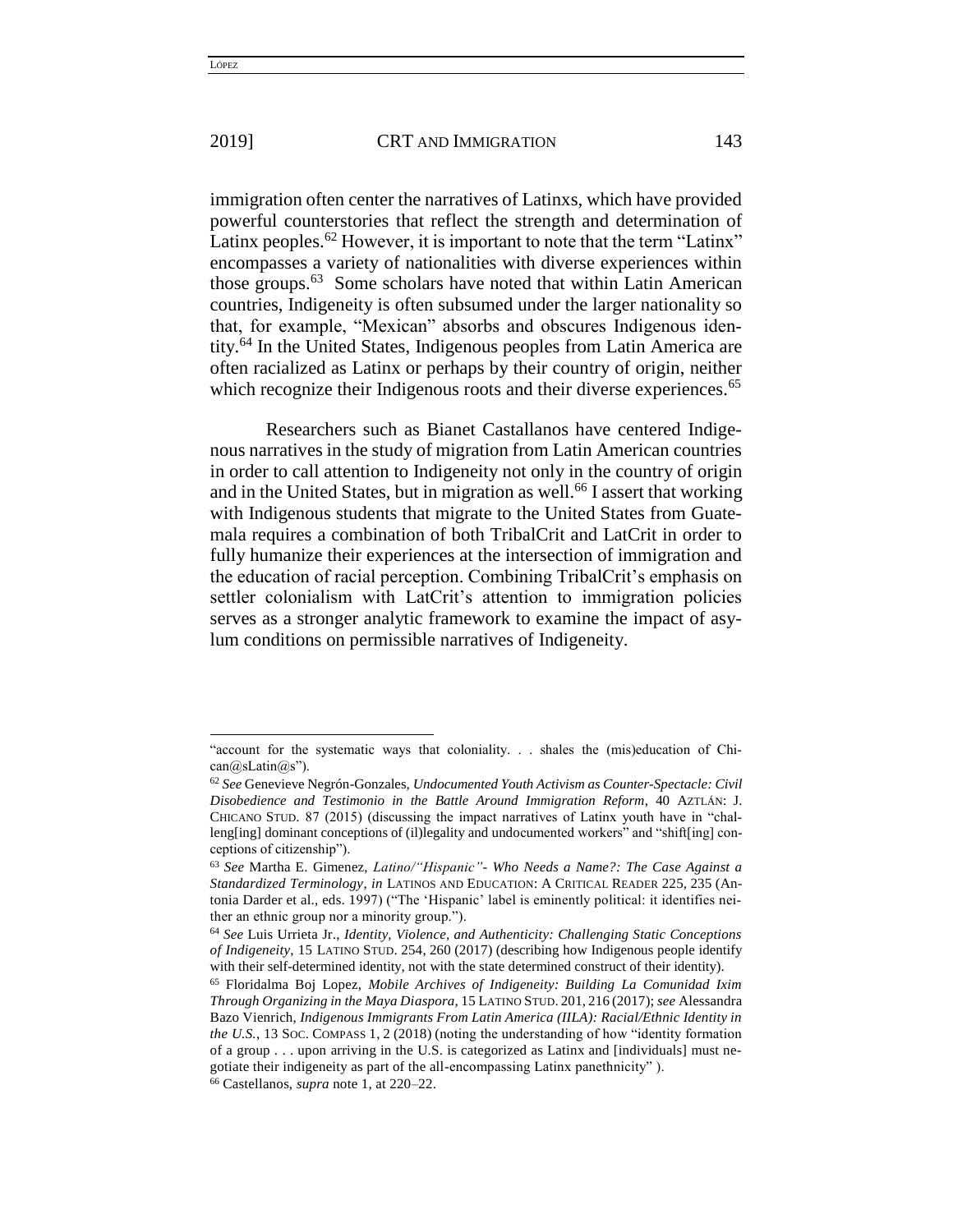#### IV. METHODS

#### *A. Setting and Data Collection*

This article draws from a larger critical ethnographic and transnational Participatory Action Research (PAR) project with Indigenous Guatemalan students. *Critical* ethnography serves to examine questions around human suffering and collective action, usually through a critical theory.<sup>67</sup> PAR serves as a research methodology that seeks to partner with and empower marginalized communities to participate in the research process and perceive themselves as agents of change.<sup>68</sup> PAR is characterized not so much by the type of methods used, but rather by the relationship constructed with the participants in evaluating social challenges and taking action to ameliorate these conditions.<sup>69</sup> Thus, critical ethnography and PAR go hand-in-hand for this type of investigation that seeks to both illuminate and transform.<sup>70</sup>

I work with Indigenous students and families that have migrated to a community in the Northeast United States. Rana City (pseudonym) is a predominantly Latinx community where most of the population identifies as Puerto Rican or Mexican. Since the turn of the century, though, there has been a steady increase in Guatemalan immigrants, most of whom are Indigenous. The critical ethnographic and PAR project is not exclusive to the United States. I travel between Rana City and the sending communities of the families in Guatemala, examining barriers to educational access and opportunities for Indigenous students in Guatemala as well as in the United States after migration.

#### *B. Case Presented*

For this article, I focus on the case of Angel (pseudonym), a student that migrated without documentation to the United States at thirteen years old. He was apprehended by Immigrations and Customs Enforcement when he was crossing the U.S.-Mexico border, held at a detention center for minors, and released to the custody of his brother and sister who were also in the United States. He came seeking more

<sup>67</sup> CAROL GRBICH, QUALITATIVE DATA ANALYSIS: AN INTRODUCTION 39–40 (2013).

<sup>68</sup> Pamela A. Moss & Edward H. Haertel, *Engaging Methodological Pluralism*, *in* HANDBOOK OF RESEARCH ON TEACHING 127, 182–83 (Drew H. Gitomer & Courtney A. Bell eds., 5th ed. 2016).

<sup>69</sup> *Id.* at 182–84.

<sup>70</sup> *Id; see* GRBICH, *supra* note 67, at 51–53 (detailing critical ethnographic approaches).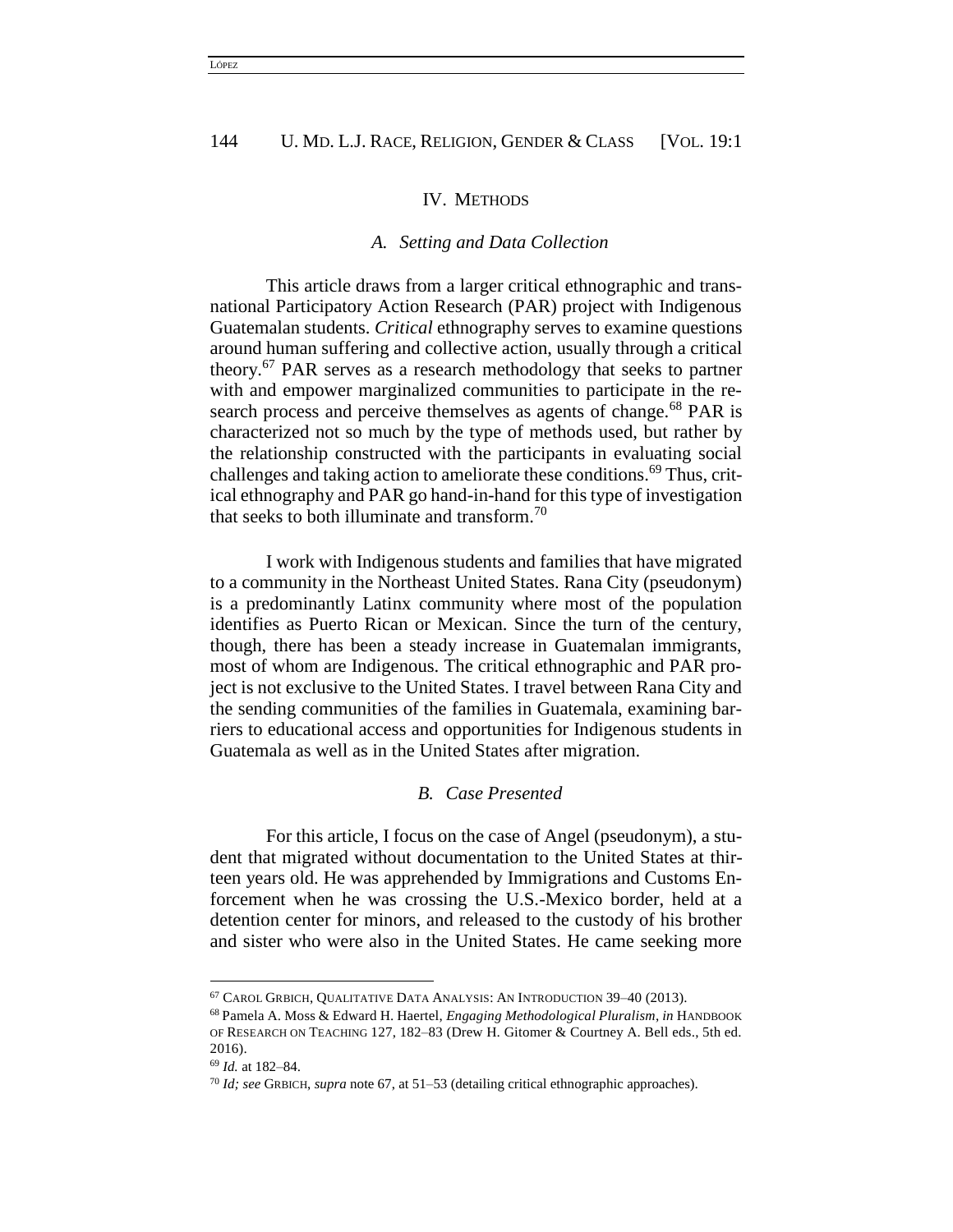economic opportunities and work, but the court expected him to attend school while going through his court proceedings. He applied for asylum and his application was rejected as lacking sufficient evidence. He is currently nineteen years old, in his final year of high school, and still navigating the court system six years after his arrival. Drawing from a series of semi-structured interviews regarding his experience in seeking asylum, I present his own stories as an Indigenous person in order to challenge asylum standards through a settler colonial framework.

#### *C. Data Analysis*

This article applies Critical Discourse Analysis (CDA) for unpacking and examining data. CDA, unlike more traditional forms of discourse analysis, emphasizes the political nature of language.<sup>71</sup> Researchers that utilize CDA want to "speak to and, perhaps, intervene in, institutional, social, and political issues, problems, and controversies in the world."<sup>72</sup> Furthermore, James Gee emphasizes the fact that discourse is grounded in the historical and sociopolitical factors that have influenced the performance of identities so that they are recognized by others.<sup>73</sup> Thus, this analysis incorporates a critical interrogation of US history and foreign relations, asylum claims, and Indigenous voices through a settler colonial lens.<sup>74</sup> By borrowing from CRT's TribalCrit and LatCrit, I am able to emphasize the legacy of settler colonialism and its impact on immigration through critical discourse analysis.

I focus on the ways in which the legal conditions to be granted asylum are grounded in a denial of sociohistorical and contemporary violence that marks the evolution of the United States. This results in the State's expectation that Indigenous peoples narrate their history through a framework of contemporary victimization by demonstrating a threat to their corporeal/biological life, rather than accounting for historical and contemporary violence that impact quality of living. The State provides a deficit-based lesson on the education of racial perception that denies oppression and, subsequently, responsibility for ameliorating these conditions.

<sup>71</sup> GEE, AN INTRODUCTION TO DISCOURSE ANALYSIS: THEORY AND METHOD, *supra* note 17, at 9.

<sup>72</sup> *Id.*

<sup>73</sup> *Id.* at 9–10.

<sup>74</sup> *See generally id.* (discussing how discourse analysis is used to examine complex controversies in the world).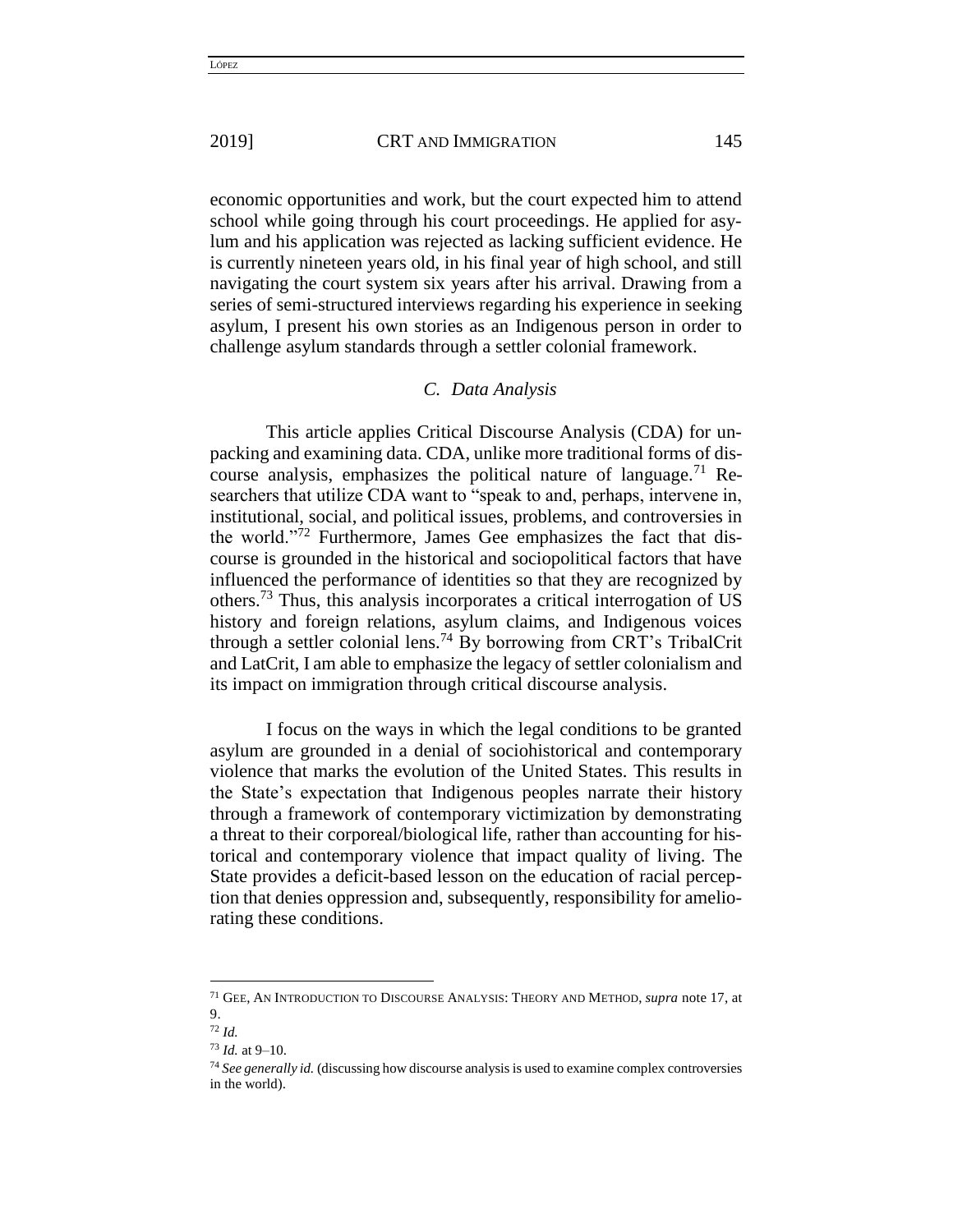# V. DISCOURSE, CONVERSATION, AND VIOLENCE AGAINST INDIGENOUS PEOPLES

There are two terms within James Gee's conception of CDA that I emphasize in this analysis: Discourse and Conversation.<sup>75</sup> Capital-D Discourse is defined not only as the language and linguistic features relevant to that vernacular, but also the performance of that identity.<sup>76</sup> Gee explains that Discourse in this sense encapsulates the "ways of combining and integrating language, actions, interactions, ways of thinking, believing, valuing, and using various symbols, tools, and objects to enact a particular sort of socially recognizable identity."<sup>77</sup> Discourse is, as Gee suggests, to "'talk the talk'" *and* to "'walk the walk.'" <sup>78</sup> Capital-C Conversation, then, refers to large issues and the different sides on the debate known to a group.<sup>79</sup> Though Gee refers to Conversation as "one" grand conversation," he also recognizes that "this big Conversation is composed of myriad of interactional events taking place among specific people at specific times and places within specific institutions."<sup>80</sup>

Discourse and Conversation are, as one can presume, intimately related. For the purpose of this analysis, I propose that we conceive of Capital-D Discourse as being Indigenous and Capital-C Conversation as debates around immigration laws and policies, in particular asylum claims. Specifically, what I will claim and then defend is that the Conversation around asylum policies requires that the Discourse of Indigeneity be performed in a way that pleases the State, and the State reserves the right to reject asylum claims if Indigeneity is not performed according to their conception of this Discourse. This Discourse perpetuated by the State reflects a denial of the historical and contemporary violence of settler colonialism in the Western Hemisphere.

Violence against Indigenous peoples has gone largely ignored in US political-legal activity in regards to immigration.<sup>81</sup> As Roxanne

<sup>75</sup> *Id.* at 222.

<sup>76</sup> *Id.*

<sup>77</sup> GEE, AN INTRODUCTION TO DISCOURSE ANALYSIS: THEORY AND METHOD, *supra* note 17, at 222.

<sup>78</sup> *Id.* at 45.

<sup>79</sup> *Id.* at 72.

<sup>80</sup> JAMES PAUL GEE, INTRODUCING DISCOURSE ANALYSIS: FROM GRAMMAR TO SOCIETY 164 (2018).

<sup>81</sup> *See* DUNBAR-ORTIZ, *supra* note 58, 8–9 (exploring parallels between genocide and U.S.'s history of colonialism).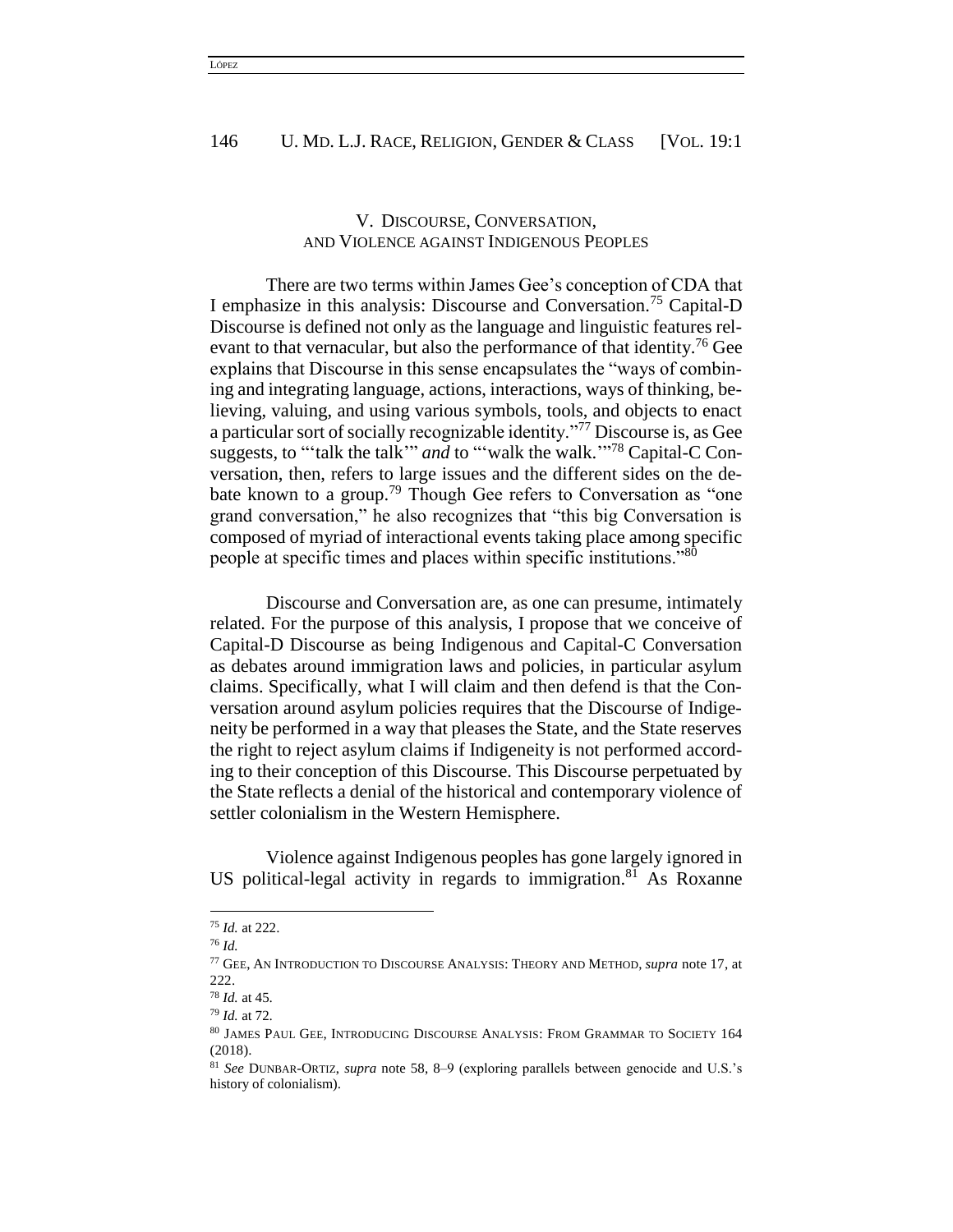Dunbar-Ortiz aptly points out, genocide as understood by the UN Convention on the Prevention and Punishment of the Crime of Genocide in 1948 would certainly be applicable to US history and its treatment of Indigenous peoples.<sup>82</sup> In her analysis, she points out the connection between genocide, land removal, and erasure of Indigenous identity through Indigenous boarding schools.<sup>83</sup> Dunbar-Ortiz outlines the five acts in the convention that if "'committed with intent to destroy, in whole or in part, a national, ethnical, racial or religious group'" would constitute genocide:

- 1) Killing members of the group;
- 2) Causing serious bodily or mental harm to members of the group;
- 3) deliberately inflicting on the group conditions of life calculated to bring about its physical destruction in whole or in part;
- 4) imposing measures intended to prevent births within the group;
- 5) forcibly transferring children of the group to another  $\rm{group.}^{\rm 84}$

Since the Convention cannot be applied retroactively and the US ratified only in 1988, it provides no legal remedy for Indigenous peoples in terms of a history of genocide.<sup>85</sup> Furthermore, it does not provide any remedy to current immigration policies, which are clearly connected to land ownership, as an extension of a genocidal history.<sup>86</sup> Instead, we see immigration policies as the manifestation of power through settler colonial politics that constrain the movement of Indigenous bodies on stolen lands. U.S. history is a genocidal history. This is not meant to be a provocative statement, though some may interpret it as so. Rather, it is an account of U.S. history which critically interrogates the connection between power and land through settler colonialism that supports a critical analysis of Indigenous migration.

Immigration laws and policies of the State that have then since evolved, by a refusal to account for this history or a denial to recognize

 $\overline{\phantom{a}}$ 

LÓPEZ

<sup>82</sup> *Id.*

<sup>83</sup> *Id.* at 9.

<sup>84</sup> *Id.* at 8.

<sup>85</sup> *Id.*

<sup>86</sup> *See id.* at 10–11.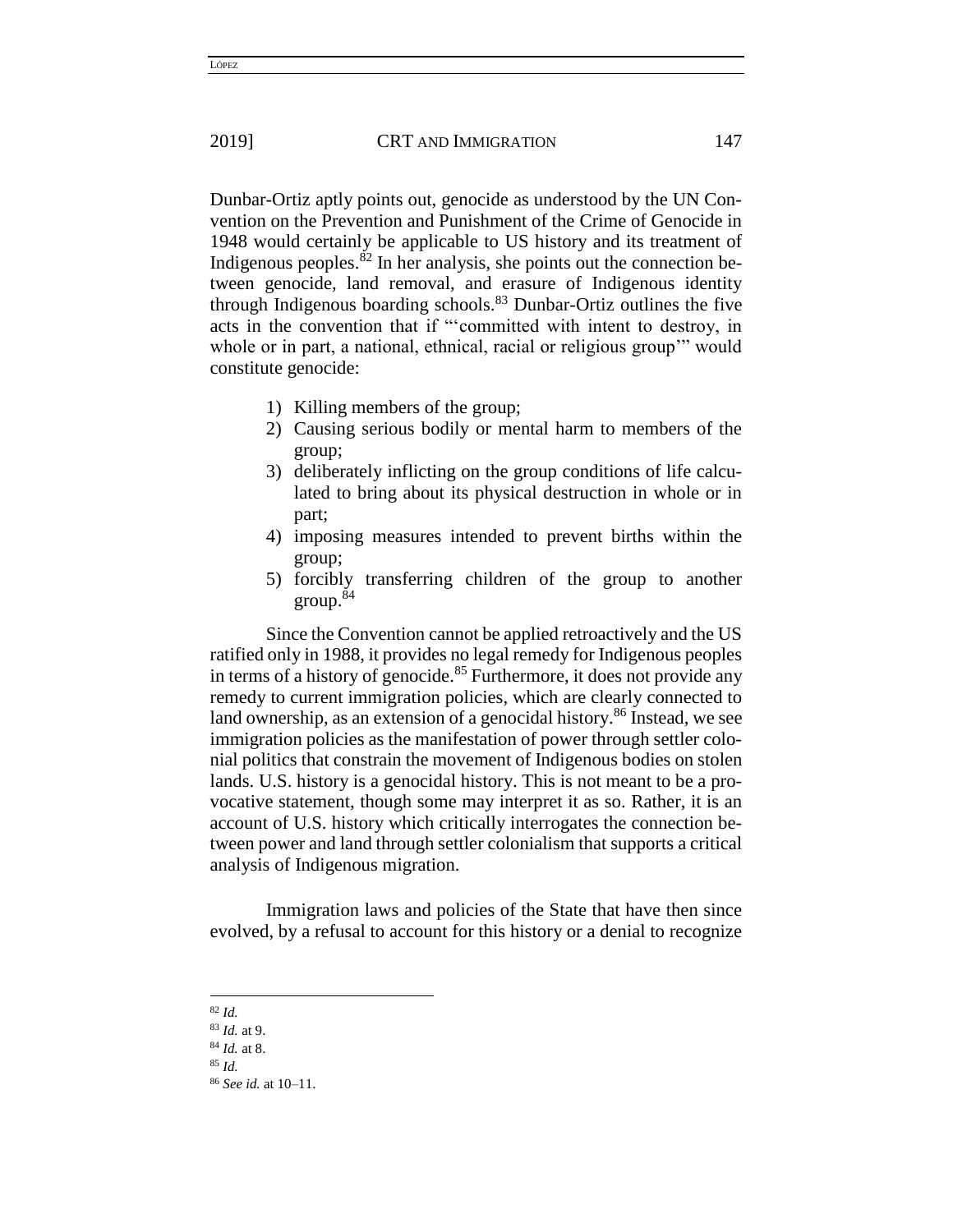it, perpetuate settler colonialism.<sup>87</sup> Dunbar-Ortiz frames the role of immigration in relation to the killing of Indigenous peoples.<sup>88</sup> She states that "[f]rom its beginning, the United States has welcomed—indeed, often solicited, even bribed—immigrants to repopulate conquered territories 'cleansed' of their Indigenous inhabitants" in Westward expansion and control of the Western hemisphere.<sup>89</sup> The United States—and other nation-states in the Western hemisphere—divided up land that was never theirs.<sup>90</sup> This distorted Indigenous conceptions of land by dividing up territories without regard for the different nations of Indigenous peoples which occupied it, and the European invaders also forced Indigenous peoples to cultivate lands for maximum productivity, trade, and profit in the capitalist market.<sup>91</sup> It is more common in postcolonial analyses to refer to the division of Africa and exploitation of its lands and peoples by European powers, with no regards to the different ethnic groups that occupied the land, as a violent act of coloniality.<sup>92</sup> The division of the entire Western hemisphere requires this same colonial/settler colonial analysis. Indigenous resistance to U.S. imperialism involves not only a battle for land, but also a struggle against the homogenization of Indigenous peoples and, taking seriously the fight for self-determination, the recognition of different nations.<sup>93</sup>

<sup>87</sup> *See* DUNBAR-ORTIZ, *supra* note 58, at 229 (arguing that in a "settler society that has not come to terms with its past, whatever historical trauma was entailed in settling the land affects the assumptions and behaviors of living generations at any given time, including immigrants and the children of recent immigrants").

<sup>88</sup> *Id.* at 228-29 (discussing the "historical seeds of genocide" which lends to the U.S.'s "'continued colonization . . . [in order to] cast its imperialist gaze globally'").

<sup>89</sup> *Id.* at 50–51.

<sup>90</sup> *Id.* at 1–2, 14 (noting that the United States "crushed and subjugated the original civilizations in the territories it now rules").

<sup>91</sup> *See id.* at 7–9; David McCreery, *Land, Labor, and Community*, *in* THE GUATEMALA READER: HISTORY, CULTURE, POLITICS 117, 117 (Greg Grandin et al. eds., 2011) (discussing the Guatemalan government's aim to break the "autonomy of indigenous communities" and force labor to expand coffee cultivation).

<sup>92</sup> *See, e.g.*, FRANTZ FANON, THE WRETCHED OF THE EARTH (Richard Philcox trans., Grove Press 2004) (1963) (examining violence and colonial settler relationships in Africa); FRANTZ FANON, BLACK SKIN, WHITE MASKS (Richard Philcox trans., Grove Press 2008) (1952) (discussing the relationship between racism and colonialism).

<sup>93</sup> *See* DUNBAR-ORTIZ, *supra* note 58**,** at 7 (discussing how modern indigenous nations and communities have formed out of their resistance to colonialism).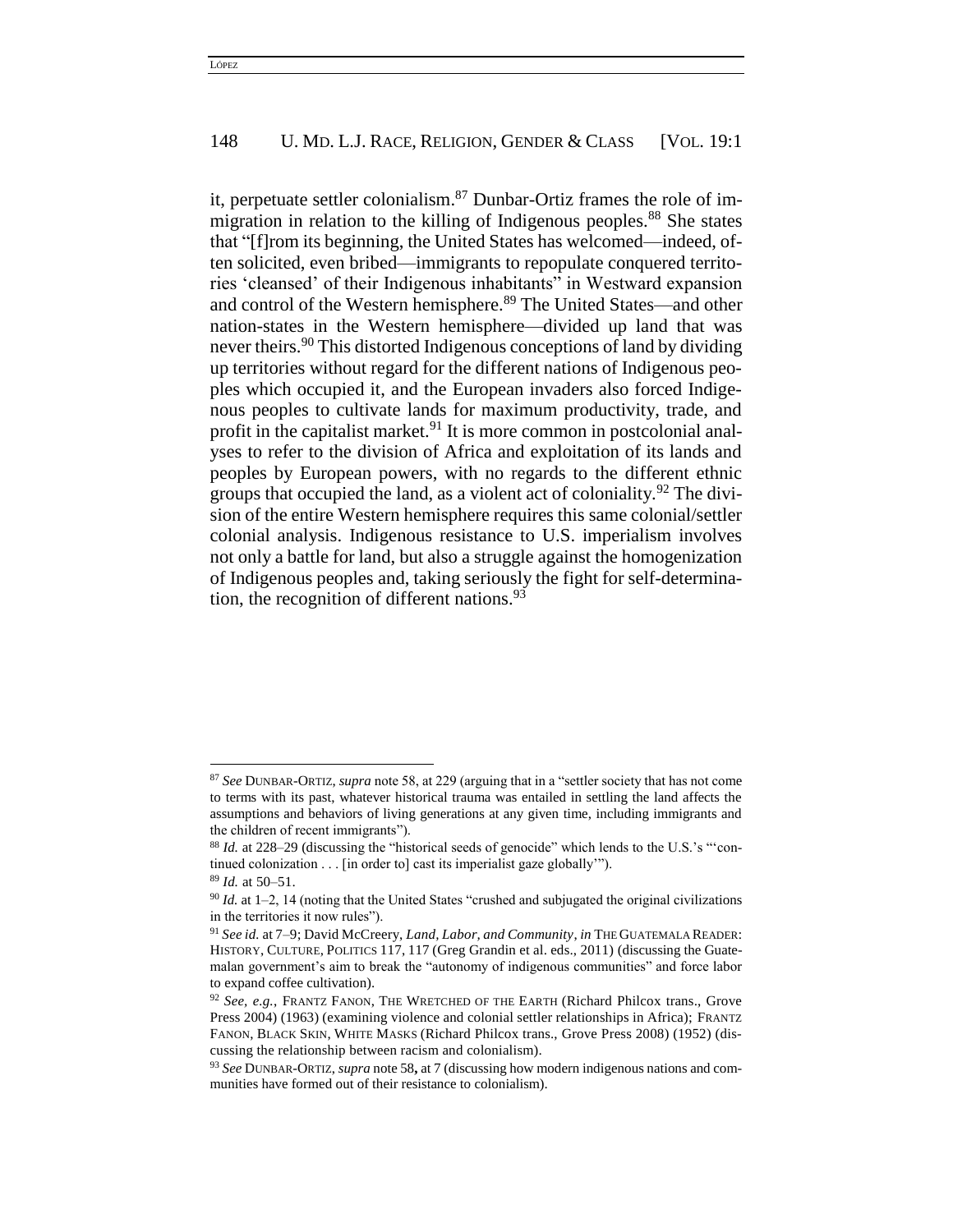$\overline{a}$ 

#### VI. U.S. IMPERIALISM, INDIGENEITY, AND IMMIGRATION POLICIES

The previous section suggested that Indigenous peoples should not be perceived as a monolithic group, and that the diversity among Indigenous peoples constitutes a critical aspect of recognition, self-determination, and nationhood. Some may question, then, how my analysis can incorporate Indigenous peoples from Guatemala in an analysis of U.S. history? More specifically, what do Indigenous peoples from Guatemala have to do with U.S. immigration policies? Would not a more appropriate analysis of U.S. immigration policies involve an analysis of Indigenous peoples residing within the geo-political borders of the United States?

In one word, the answer is "no." I will unpack two reasons for this: 1) U.S. imperialism and its concomitant violence against Indigenous peoples is transnational in nature, and 2) the seizure of control in the Western Hemisphere by the United States resulted in significant violence against Indigenous peoples specifically in Guatemala. If we recognize the "United States" as an entity originating from the thirteen colonies – which means beginning by neglecting the violence that led to possessing those 13 colonies—then one must recognize that the United States did not immediately occupy land from sea to shining sea.<sup>94</sup> I interpret Manifest Destiny as a declaration of war against all nations who oppose the United States reaching the Pacific Ocean.<sup>95</sup> Westward expansion and possession of land we currently identify as belonging to the United States is marked by international wars against Spain for control of Florida and Puerto Rico, Mexico for the Southwest and West, and Indigenous nations throughout North America.<sup>96</sup> It would have been impossible for the United States to establish and defend its borders today without engaging in brutal international warfare. A settler colonial analysis of immigration policies cannot ignore this violent history.

As for the second reason, the United States did not limit violence to the continental United States as is evident in the various territories

<sup>94</sup> *See id.* at 2–3 (noting the continental territory which is the present United States was "not fully appropriated until a century after independence").

<sup>95</sup> *See* JUAN GONZALEZ, HARVEST OF EMPIRE: A HISTORY OF LATINOS IN AMERICA 28, 42–44 (Penguin Books 2011) (discussing "Manifest Destiny" as a "code phrase for racial supremacy" because it was driven by the idea that Latin Americans were "inferior in cultural makeup and bereft of democratic institutions").

<sup>96</sup> *See id.* 27–57 (discussing the "discordant and unequal relationship" between the United States and Latin America over territories).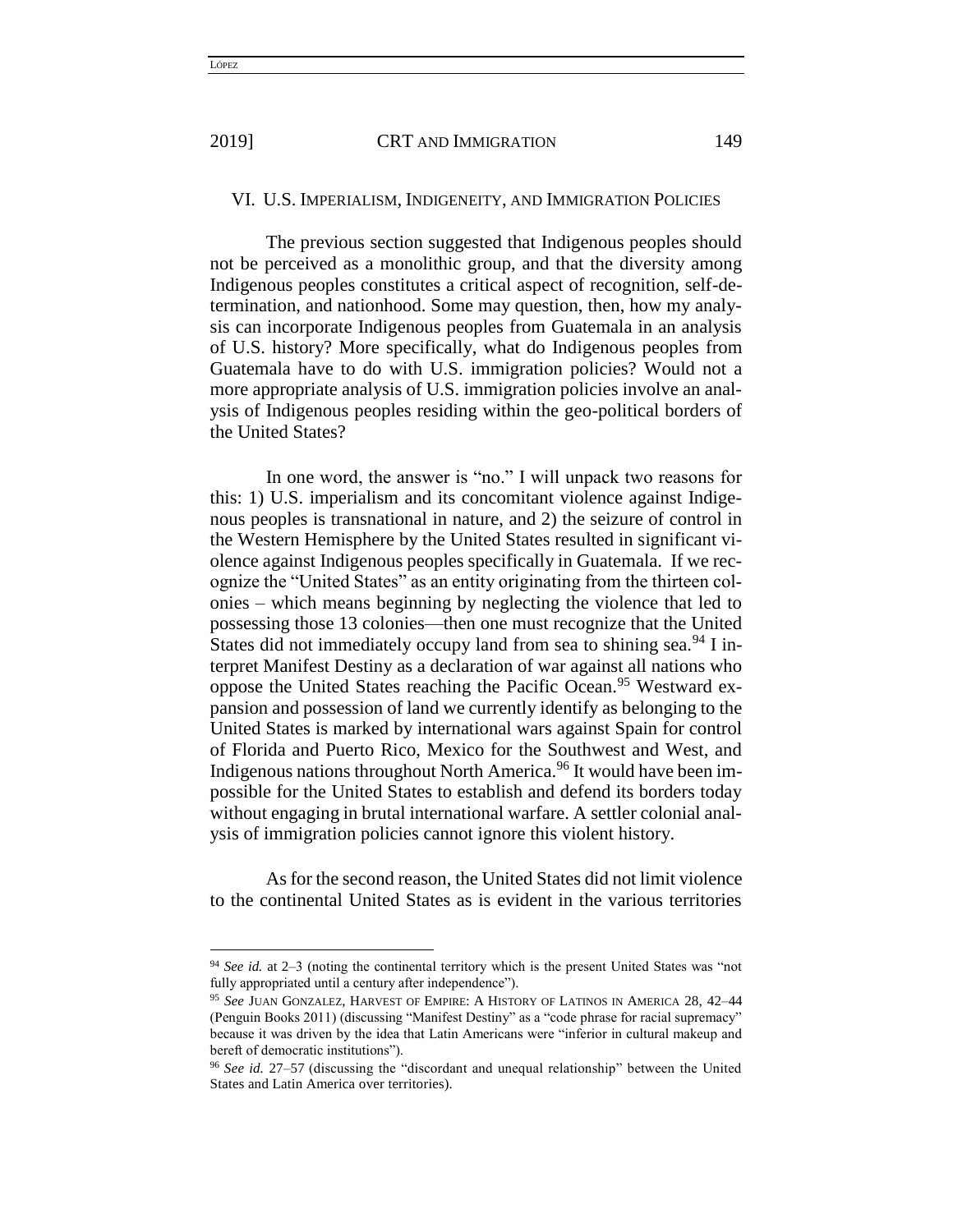trapped in perpetual colonial status.<sup>97</sup> U.S. foreign policy, as evidenced by the Monroe Doctrine and the Roosevelt Corollary, established the United States as protector and owner of its interests and resources in the Western Hemisphere.<sup>98</sup> Twentieth century interventions in Latin America provide this evidence, particularly the Cold War.<sup>99</sup> To justify violence, the United States often framed it in terms of Cold War efforts against communism.<sup>100</sup> This highly downplayed the influence of economic interests, like that of the United Fruit Company,  $101$  in these interventions.<sup>102</sup>

Guatemala provides a prime example. The October Revolution of Guatemala in 1944 led to two popularly elected leaders, Juan José Arévalo and Jacobo Árbenz.<sup>103</sup> They both advocated for various social services, the most provocative being Árbenz' Congressional Decree 900, an agrarian land reform measure which threatened the economic interests of major landholders in Guatemala like the United Fruit

<sup>97</sup> *See* DUNBAR-ORTIZ, *supra* note 58, at 162–77 (discussing the United States' imperialism abroad).

<sup>98</sup> *See id.* at 3, 166 (noting that the Roosevelt Corollary to the Monroe Doctrine "mandated that any nation engaged in "'chronic wrong doing . . .' would be disciplined militarily by the United States, which was to serve as an 'international police power'").

<sup>99</sup> *See* GREG GRANDIN, THE LAST COLONIAL MASSACRE: LATIN AMERICA IN THE COLD WAR 1– 17 (2011) (introducing the history behind the spread of the Cold War to Latin America).

<sup>100</sup> John H. Coatsworth, *Introduction* to STEPHEN SCHLESINGER & STEPHEN KINZER, BITTER FRUIT: THE STORY OF THE AMERICAN COUP IN GUATEMALA Ix, xii, xiv (Harvard Univ. Press 2005) (1982). "What was at stake in Guatemala in the 1950s was less the imagined threat to the security of the United States than the historic U.S. threat to the sovereignty of Guatemala." *Id.*  at xiv. "This view is amply confirmed, in a sense, by every serious work on Guatemala in the 1950s, all of which conclude that while the Arbenz government was reformist or progressive the probability of a communist regime coming to power was virtually nil." *Id.* at xii.

<sup>101</sup> Frederick U. Adams, *Conquest of the Tropics*, *in* THE GUATEMALA READER: HISTORY, CULTURE, POLITICS 144, 144–47 (Greg Grandin et al. eds., 2011). The United Fruit Company was founded at the end of the nineteenth century and grew to be the "prototype of the modern transnational corporation, vertically integrated and both a financial enterprise and a political force." *Id.* at 144.

<sup>102</sup> *See* Coatsworth, *supra* note 100, at xiii. The United States administration and the United Fruit Company had such "close ties," that the "irrational intervention" in Guatemala seemed "much more reasonable" to the key policymakers – as many had family or business ties to the company and it was the "principal victim of the Arbenz government's agrarian reform and other policies." *Id*.; Greg Grandin et al., *Ten Years of Spring and Beyond*, *in* THE GUATEMALA READER: HISTORY, CULTURE, POLITICS 197, 197 (Greg Grandin et al. eds., 2011) (noting that in explaining why the United States overthrew Arbenz, the focus on the "threat the land reform posed to US economic interests, particularly to the United Food Company") [hereinafter *Ten Years of Spring and Beyond*]; STEPHEN SCHLESINGER & STEPHEN KINZER, BITTER FRUIT: THE STORY OF THE AMERICAN COUP IN GUATEMALA 203 (Harvard Univ. Press 2005) (1982) (indicating that American journalists concluded that the United States was motivated to "protect the corporate interests of the United Fruit Company," just as Arbenz had claimed).

<sup>103</sup> *See Ten Years of Spring and Beyond*, *supra* note 102, at 197.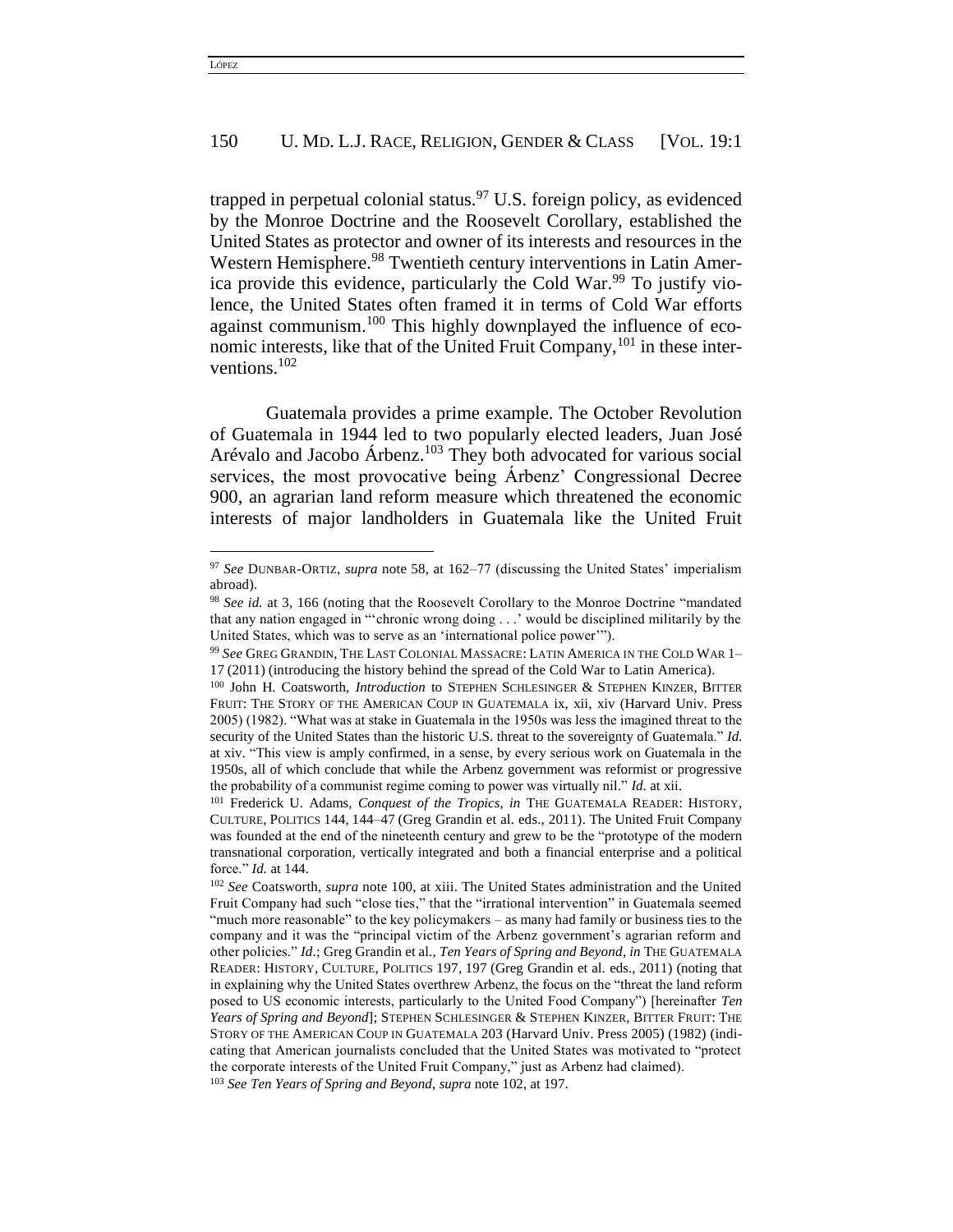$\overline{\phantom{a}}$ 

#### 2019] **CRT AND IMMIGRATION** 151

Company.<sup>104</sup> Despite Árbenz having popular support, the United States worked to isolate Árbenz' government, funded the preparation of an invasion force, and engaged in psychological warfare and sabotage internally to destabilize the country.<sup>105</sup> The Eisenhower administration successfully completed its first coup of the Cold War in Latin America, though this was only the beginning of U.S.-sponsored violence.<sup>106</sup> There was little to no peace before Guatemala entered a Civil War in 1960 that would not end until 1996.<sup>107</sup> The peak of the violence was in the 1980s under General Ríos Montt's regime, who was celebrated by the Reagan Administration as a defender of democracy.<sup>108</sup> Ríos Montt's regime systematically targeted Indigenous peoples in the highlands for murder.<sup>109</sup> Coatsworth posits that the Guatemalan army displaced over 150,000 people, placed 20,000 in camps, and killed "between 50,000 to 75,000 mostly unarmed indigenous farmers and their families."<sup>110</sup> Outmatched by the Guatemalan forces that had the support, technological edge, and military training provided by the United States, the probability of success by the guerillas dwindled.<sup>111</sup> When the Peace Accords were signed in 1996, the trauma to the countryside disproportionately impacting Indigenous peoples had already been done.<sup>112</sup>

<sup>110</sup> Coatsworth, *supra* note 100, at x.

<sup>104</sup> *Id.* at 198; *see also* Government of Guatemala, *Most Precious Fruit of the Revolution*, *in*  THE GUATEMALA READER: HISTORY, CULTURE, POLITICS 217, 217–18 (Greg Grandin et al. eds., 2011) (explaining the objectives of the agrarian reform law).

<sup>105</sup> Nick Cullather, *Operation PBSUCCESS*, *in* THE GUATEMALA READER: HISTORY, CULTURE, POLITICS 230, 230–37(Greg Grandin et al. eds., 2011).

<sup>106</sup> *See* SCHLESINGER & KINZER, *supra* note 103 (detailing the United States violent coup of Guatemala's government in 1954).

<sup>107</sup> *See generally* Grandin, *supra* note 24 (analyzing violence in the formation of state and nation in Guatemala since the 18th century).

<sup>108</sup> Stephen Kinzer, *Efraín Ríos Montt, Guatemalan Dictator Convicted of Genocide, Dies at 91*, N.Y. TIMES (Apr. 1, 2018), https://www.nytimes.com/2018/04/01/obituaries/efrain-rios-monttguatemala-dead.html. "In the panoply of commanders who turned much of Central America into a killing field in the 1980s, General Ríos Montt was one of the most murderous." *Id.* Despite this, "President Ronald Reagan was General Ríos Montt's most prominent admirer." *Id.*

<sup>&</sup>lt;sup>109</sup> *Id.* (discussing Río Montt's 2013 conviction, which was later overturned, for "trying to exterminate the Ixil ethnic group, a Mayan community whose villages were wiped out by his forces"); *see* VIRGINIA GARRARD-BURNETT, TERROR IN THE LAND OF THE HOLY SPIRIT: GUATEMALA UNDER GENERAL EFRAÍN RÍOS MONTT, 1982–1983 (2010) (detailing the violence that occurred under the reign of president-by-coup, Ríos Montt).

<sup>111</sup> *See* Central Intelligence Agency, *Denied in Full*, *in* THE GUATEMALA READER: HISTORY, CULTURE, POLITICS 256, 259–61 (Greg Grandin et al. eds., 2011) (presenting documents from the CIA revealing their knowledge of brutal, repressive violence in Guatemala, and their support of it).

<sup>112</sup> *See* GRANDIN, *supra* note 24, at 234–36 (discussing the life and death of Sergio Aguilar, an individual fought as part of the indigenous resistance efforts and was buried in an unmarked grave until the war was over); VICTOR MONTEJO, TESTIMONY: DEATH OF A GUATEMALAN VILLAGE (Victor Perera trans., 1987) (providing an account of the violence and displacement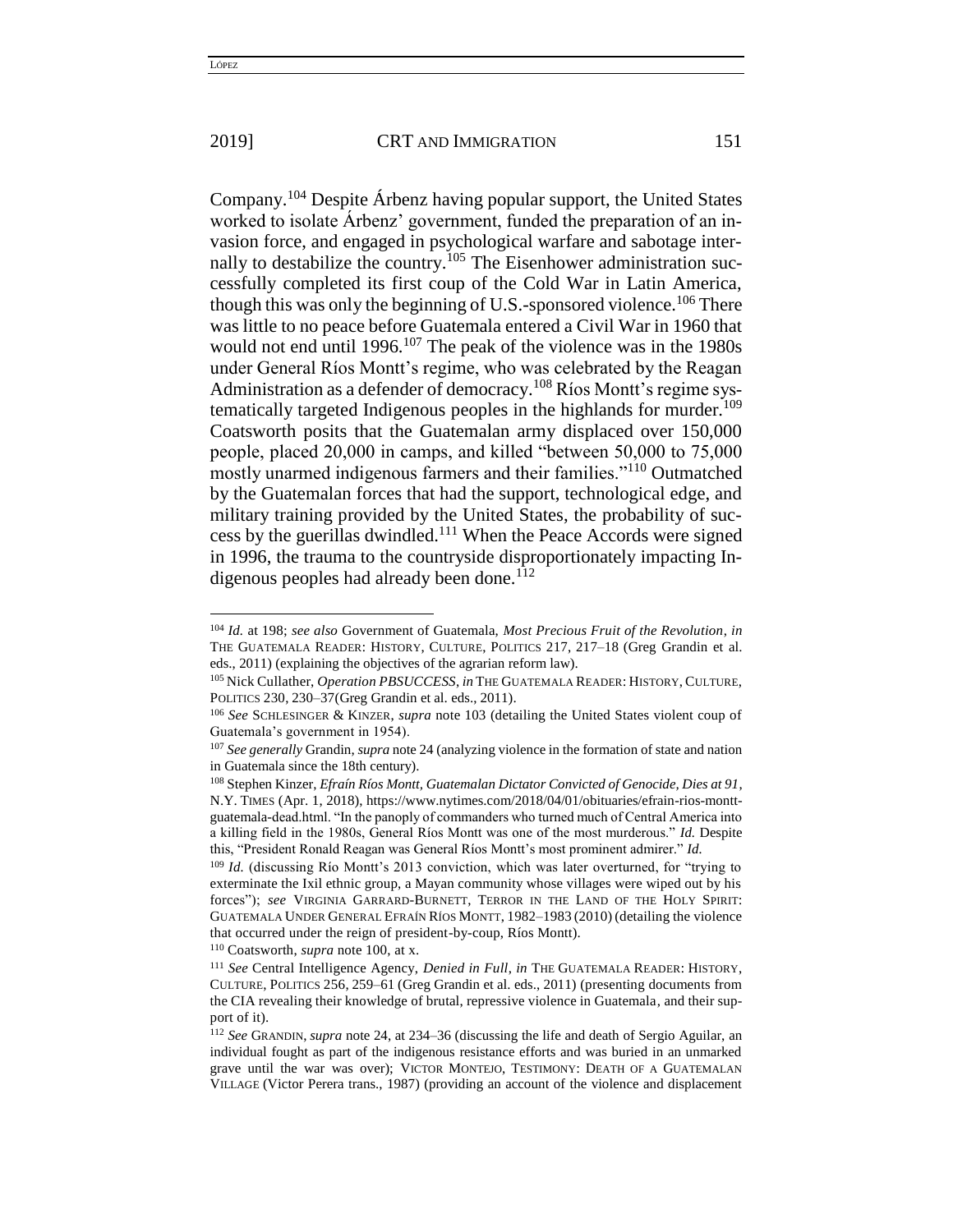U.S. imperialism has not respected the geo-political borders it currently seeks to protect. A settler colonial lens demonstrates that it is not only the history of the continental United States, but also that of Guatemala which has capitalized on Indigenous blood to advance its national interests. While the United States claims to defend its borders with immigration policies and determine legitimate cases for asylum, it has no trouble occupying Guatemala and exploiting its vulnerable economic position through factory work that exports 100% of its goods to places like the United States.<sup>113</sup> Countries like Guatemala are reduced to suppliers of cheap goods, and the Guatemalan government becomes a defender of the global economic order from more radical Indigenous demands.<sup>114</sup> Immigration policies reflect the historical denial of intervention in foreign lands and contemporary exploitative economic practices. The United States is willing to cross borders for a profit but unwilling to open borders to account for their settler colonial practices.

# VII. ASYLUM: LIFE AND LIVING

Asylum disregards the sociohistorical legacy of violence against Indigenous peoples in the Western hemisphere, consistent with the denial of genocide, land theft, and perpetual violence against Indigenous peoples and occupation of their lands. In order to qualify for asylum, the asylum-seeker must show that they meet the criteria to be considered a refugee. The conditions for asylum make explicit that "the burden of proof is on the applicant to establish that the applicant is a refugee."<sup>115</sup> A refugee is:

> Any person who is outside any country of such person's nationality or, in the case of a person having no nationality, is outside any country in which such person last

during the Civil War); *see also* Gustavo Palma Murga, *Promised the Earth*, *in* THE GUATEMALA READER: HISTORY, CULTURE, POLITICS 454–60 (Greg Grandin et al. eds., 2011) (discussing the 1996 peace accords' failure to "include provisions for redistributing land," thus "overlook[ing] the multifaceted problems and aspirations of the majority of rural Guatemalans").

<sup>113</sup> *See* Corey Mattson & Marie Ayer, *The New Face of Labor and Capital*, *in* THE GUATEMALA READER: HISTORY, CULTURE, POLITICS 561, 561–65 (Greg Grandin et al. eds., 2011) (discussing the "maquilas" in Guatemala which are "factor[ies] contracted by corporations to perform the last stages of a production process," resulting in the "export of 100% of the products back to the transnational corporations").

<sup>114</sup> *See* Charles R. Hale, *Rethinking Indigenous Politics in the Era of the "Indio Permitido"*, NACLA (Sept. 25, 2007), https://nacla.org/article/rethinking-indigenous-politics-era-indiopermitido.

 $115$  8 U.S.C. § 1158(b)(1)(B)(i) (2009).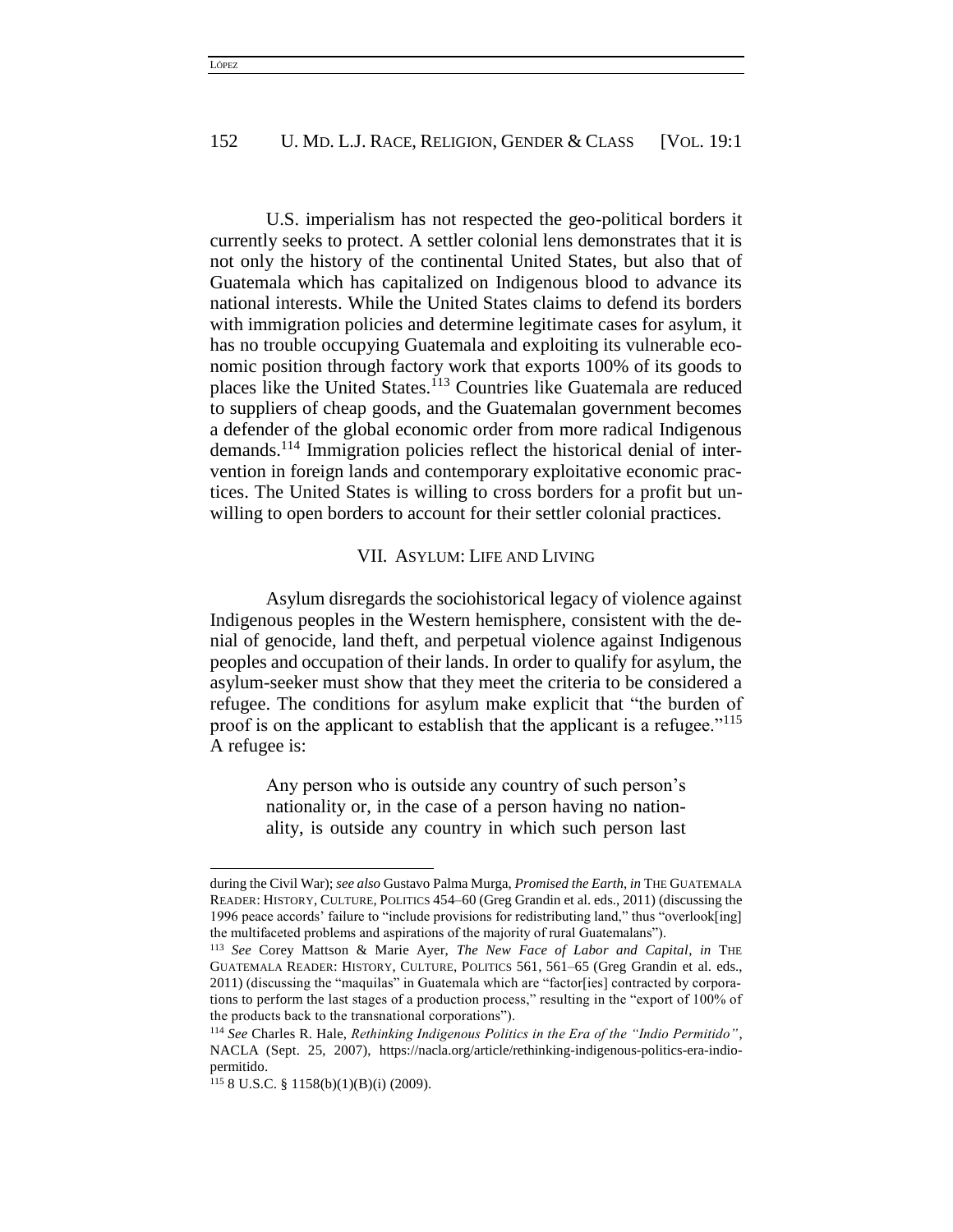habitually resided, and who is unable or unwilling to return to, and is unable or unwilling to avail himself or herself of the protection of, that country because of persecution or a well-founded fear of persecution on account of race, religion, nationality, membership in a particular social group, or political opinion.<sup>116</sup>

I argue that this definition of refugee to fulfill asylum claims is demonstrative of the selective reading of U.S. history which denies the accumulated impact of colonialism and settler colonialism. Asylum applicants must demonstrate that they have either experienced violence to their body or present a credible fear of violence to their body based on "race, religion, nationality, membership in a particular group, or political opinion."<sup>117</sup> The challenging economic conditions in Guatemala, for which the United States bears some significant responsibility, are not considered legitimate grounds for asylum.<sup>118</sup> In other words, the Discourse of "foreign" Indigeneity must be performed before the State according to these standards in order to be recognized as deserving of access to the United States. Thus, Indigenous peoples must narrate themselves to the State as suffering from a standard of violence that does not always account for the accumulated impact of generations of traumas. Poverty as a quality of living is not considered in and of itself violence.<sup>119</sup> Indigenous peoples must narrate their lived experience before the U.S. government in a way that centers contemporary physical victimization and ignores the legacy of violence perpetrated by the United States and its social, economic, and political impact contemporarily.

<sup>116</sup> 8 U.S.C. § 1101(a)(42)(A) (2014).

<sup>117</sup> *Id.*

<sup>118</sup> *See* GUATEMALA: POLITICAL AND SOCIOECONOMIC CONDITIONS AND U.S. RELATIONS, CONG. RES. SERV. 1, 15–18 (Mar. 20, 2019), https://fas.org/sgp/crs/row/R42580.pdf (examining Guatemala's poverty rate of 59% compared to 79% for the indigenous population).

<sup>119</sup> *See* Huo Qiang Chen v. Holder, 733 F.3d 369, 405 (2d Cir. 2014) (suggesting that certain economic conditions "might manifest persecution" but, it is a difficult case to make as there is no "fixed threshold"). *See also* Bruce Wallace, *Yuhui Chen's 13-Year Fight to Prove Poverty is Persectuion*, AL JAZEERA AM. (Feb. 24, 2015), http://america.aljazeera.com/articles/2015/2/24/who-gets-in-economic-asylum.html. Furthermore, through personal conversations with immigration lawyers representing the Indigenous students presented in this article, there is a clear understanding that they will not win an asylum case if they move forward solely with a claim of economic hardship. The argument for economic hardship is always made through one of the five elements of persecution (race, religion, nationality, membership in a group, or political opinion). For example, they would seek to demonstrate that part of the reason why Indigenous students and their families face such economic hardship is because of the racism between Ladinos (those with Spanish ancestry) and Indigenous peoples.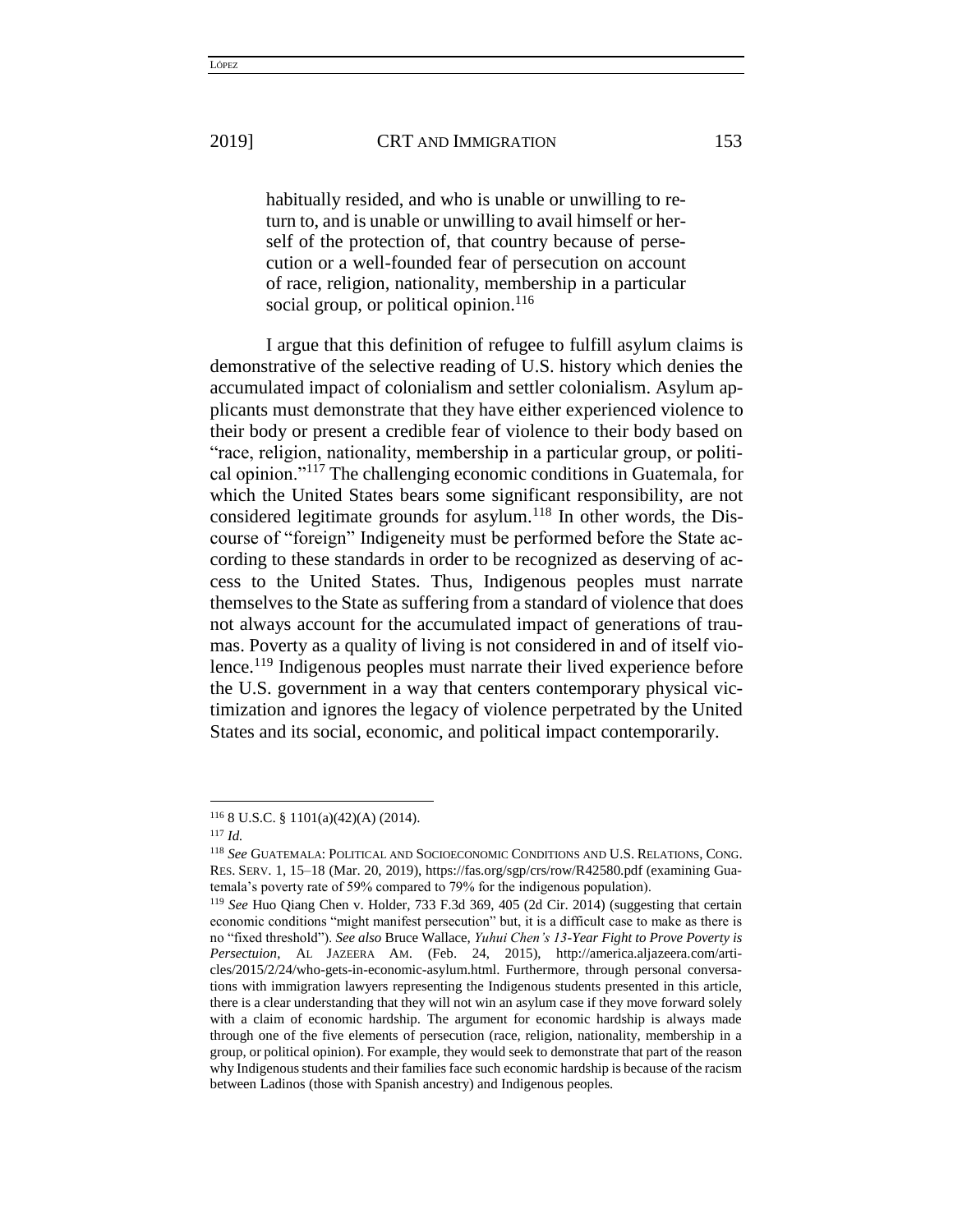Lisa Stevenson's work with the Inuit community in Canada is fitting to an analysis of asylum qualifications.<sup>120</sup> Departing from a Foucauldian analysis of biopower, where the State has evolved from regulating life or death to regulating what it means to be living, Stevenson examines what it means to *care* for others.<sup>121</sup> She suggests that Canadian policies of care are more concerned with the maintenance of life itself, ignoring the Inuit community's more fluid ideas around what it means to be *living.<sup>122</sup>* She suggests that these notions of care, "while working to maintain the physical life of Inuit qua Canadian citizens, may also reveal a kind of indifference on the part of the Canadian State."<sup>123</sup> I propose that there is a similar sense of care espoused by asylum qualifications. U.S. asylum standards reflect a concern with corporeal, biological notions of life versus attending to more humanistic notions of what it means to be living. Conditions for asylum demonstrate that the U.S. government is willing to entertain only a very narrow narrative of what it means to be Indigenous and live with the ramifications of settler colonialism.

There is no doubt that asylum policies reflect a concern for life in terms of the preservation of the body. However, the same cannot be said regarding *living.* The standard of biological life over living is how an asylum plea framed in terms of economic opportunity and the desire to receive a better education can be dismissed. This emphasis on corporeal life over living overlaps so well with the denial of settler colonial violence that it appears almost sinister and intentional. Perhaps it is intentional. Indeed, the framework of power, law, and immigration appears dark and sinister from an Indigenous perspective. The United States possesses the power to constrain life and living to its own definition, and Indigenous peoples must narrate themselves in accordance with that definition to receive asylum protections.

If this limitation placed on the Discourse of Indigeneity was not enough, there is also an element of subjectivity in screening asylum cases.<sup>124</sup> The case officer and immigration judges, serving as the face of

<sup>120</sup> *See* Lisa Stevenson, *The Psychic Life of Biopolitics: Survival, Cooperation, and the Inuit Community*, 39 AM. ETHNOLOGIST 592 (2012) (exploring the complicated relationship between the indigenous Inuit and the Canadian government).

<sup>121</sup> *Id.* at 598–99. *See* LISA STEVENSON, LIFE BESIDE ITSELF: IMAGINING CARE IN THE CANADIAN ARTIC 7 (2014).

<sup>122</sup> Stevenson, *supra* note 120, at 593.

<sup>123</sup> *Id.* 

<sup>124</sup> *See Asylum in the United States*, AM. IMMIGRATION COUNCIL (May 14, 2018), https://www.americanimmigrationcouncil.org/research/asylum-united-states. The American Immigration Council explains: "Individuals who are placed in expedited removal proceedings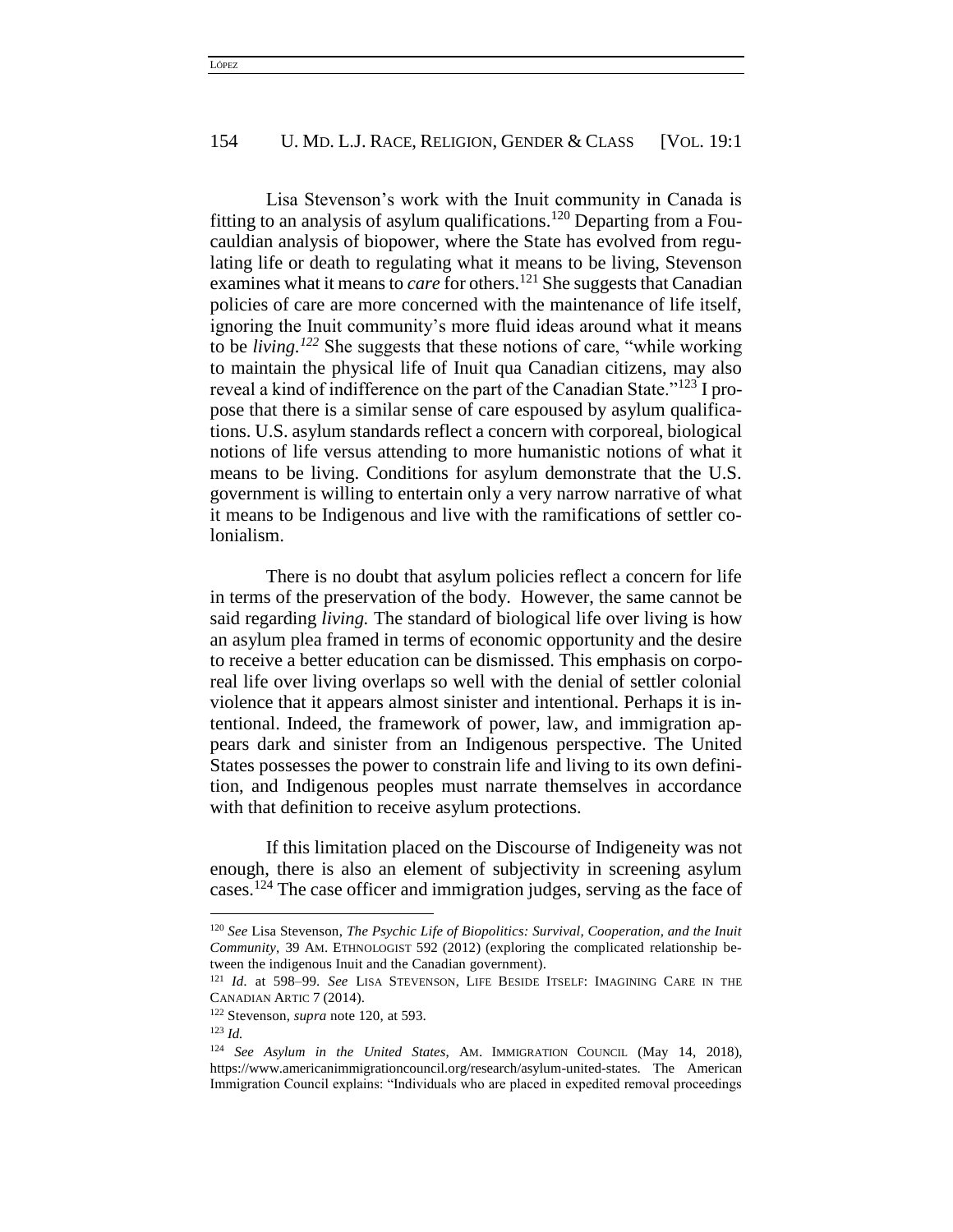settler colonial politics in this case, makes the determination as to whether the Indigenous applicant has provided enough evidence according to the legal standard.<sup>125</sup> James Gee paraphrases his definition of Discourse as needing to talk the right talk, walk the right walk, behave as if they value the right things, and wear the right things at the right time and right place.<sup>126</sup> In asylum cases, the State determines how Indigenous peoples need to talk, walk, behave, dress, and when, where, and how they need to appear to be "credible."<sup>127</sup> It is up to the Indigenous applicant to perform correctly.<sup>128</sup> It is up to the Indigenous applicant to present the standard of *life* that the case officer expects, and to hide their interests in *living.*<sup>129</sup>

### VIII. VOICES NATIVE TO THE DISCOURSE: ANGEL

The claim that I defend here regarding asylum and its impact on the Discourse of Indigeneity originates as an attempt to make sense of what the legal system does to the Indigenous students in the K-12 classroom and the community. As an educator, researcher, and community member, I can begin by identifying the unjust and dehumanizing aspects behind asylum to establish the foundations of critique. Critique is paired with action to transform the world, resulting in a critical praxis that works towards collective liberation.<sup>130</sup> Critical Discourse Analysis (CDA) lends itself to this sort of analysis as it understands that research

and who tell a Customs and Border Protection (CBP) official that they fear persecution, torture, or returning to their country or that they wish to apply for asylum should be referred for a credible fear screening interview conducted by an asylum officer. If the asylum officer determines that the asylum seeker has a credible fear of persecution or torture, it means that the person has proven that he or she has a "significant possibility" of establishing eligibility for asylum or other protection under the Convention Against Torture. The individual will then be referred to immigration court to proceed with the defensive asylum application process. If the asylum officer determines the person does **not** have a credible fear, the individual is ordered removed. Before deportation, the individual may appeal the negative credible fear decision by pursuing a truncated review process before an immigration judge. If the immigration judge overturns a negative credible fear finding, the individual is placed in further removal proceedings through which the individual can seek protection from removal. If the immigration judge upholds the negative finding by the asylum officer, the individual will be removed from the United States." *Id.* (emphasis in original).

 $125$  *Id.* 

<sup>126</sup> GEE, AN INTRODUCTION TO DISCOURSE ANALYSIS: THEORY AND METHOD, *supra* note 17, at 24.

<sup>&</sup>lt;sup>127</sup> See 8 U.S.C. § 1101(a)(42)(A) (2014) (requiring a "well-founded fear of persecution" to exist).

<sup>128</sup> *See id.*

<sup>129</sup> *See id.*

<sup>130</sup> PAULO FREIRE, PEDAGOGY OF THE OPPRESSED 51 (Myra Bergman Ramos trans., 30th anniversary ed., Bloomsbury Acad. 2013) (1970).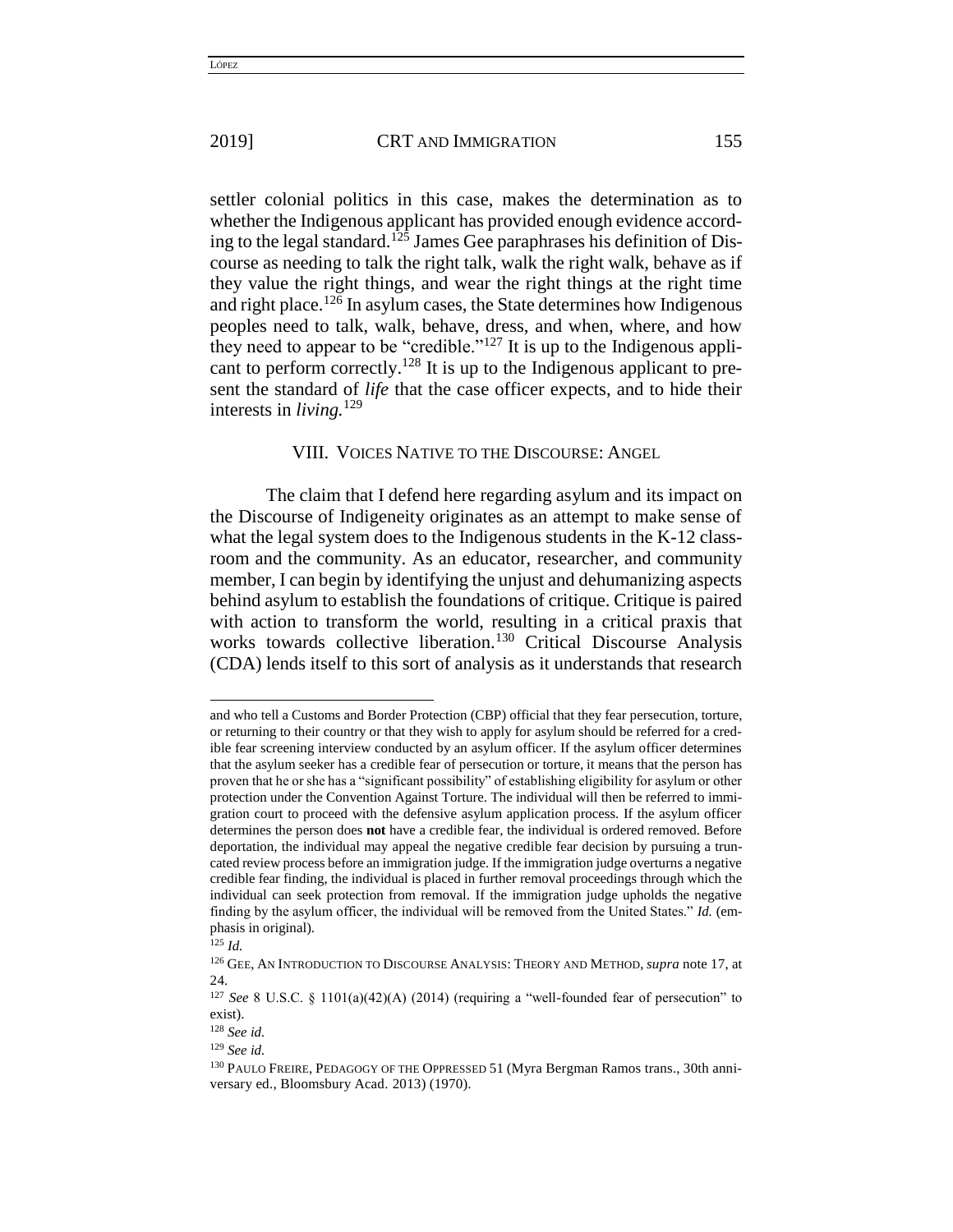is not just to analyze the function of language and provide a deep critique.<sup>131</sup> Gee notes that critical researchers want to speak of the world, but also act upon it.<sup>132</sup> The origin of this research is in the critical ethnographic and Participatory Action Research (PAR) with Indigenous students and families. I position students and community members as agents capable of transforming their world and seek to empower them in the research process. Gee also recognizes that part of the validity in CDA comes from the convergence of multiple data points, one of which is whether members of that Discourse agree with the analysis.<sup>133</sup> Consistent with the principles of PAR and with the analytic tool of CDA, I share the counterstory<sup>134</sup> of an Indigenous student from Guatemala that was denied asylum.<sup>135</sup> His narrative demonstrates the tension between his perception of his own situation and the lesson the US government provides on what it means to be Indigenous, underscoring the State's detrimental lesson in the education of racial perception.<sup>136</sup>

*Angel* (pseudonym), currently a high school student, came to the United States during middle school.<sup>137</sup> He crossed the U.S.-Mexico border without documentation and was detained by Immigrations and Customs Enforcement after entry.<sup>138</sup> He has navigated the court since then, seeking lawful residency in the United States and the opportunity to travel freely and visit his family back in Guatemala.<sup>139</sup> His application for asylum was rejected and he reflects on the expectation to present a narrative of Indigeneity that only reflects an immediate threat to your physical body rather than a threat to living well through poverty.<sup>140</sup> The tension between his lived experience and the narration compelled by the State is evident in his words:

<sup>131</sup> *See* GEE, AN INTRODUCTION TO DISCOURSE ANALYSIS THEORY AND METHOD, *supra* note 17, at 2–3. Though his focus is on language, he recognizes that language is connected to our capacity to act in the world. *Id.* at 2. A point he returns to throughout his text is the actional component of language. *Id.* at 2. He explains that the "book is concerned with a theory of how we use language to say things, do things, and be things." *Id.* at 3.

<sup>132</sup> *Id.* at 9.

<sup>133</sup> GEE, HOW TO DO DISCOURSE ANALYSIS: A TOOLKIT, *supra* note 17, at 185–86.

<sup>134</sup> *See* YARA J. YOSSO, CRITICAL RACE COUNTERSTORIES ALONG THE CHICANA/CHIANO EDUCATIONAL PIPELINE 10–11 (2006) (defining and explaining critical race counterstorytelling).

<sup>135</sup> Interview with "Angel" (Jan. 22–23, 2018).

<sup>136</sup> *Id.*

<sup>137</sup> *Id.*

<sup>138</sup> *Id.*

<sup>139</sup> *Id.*

<sup>140</sup> *Id.*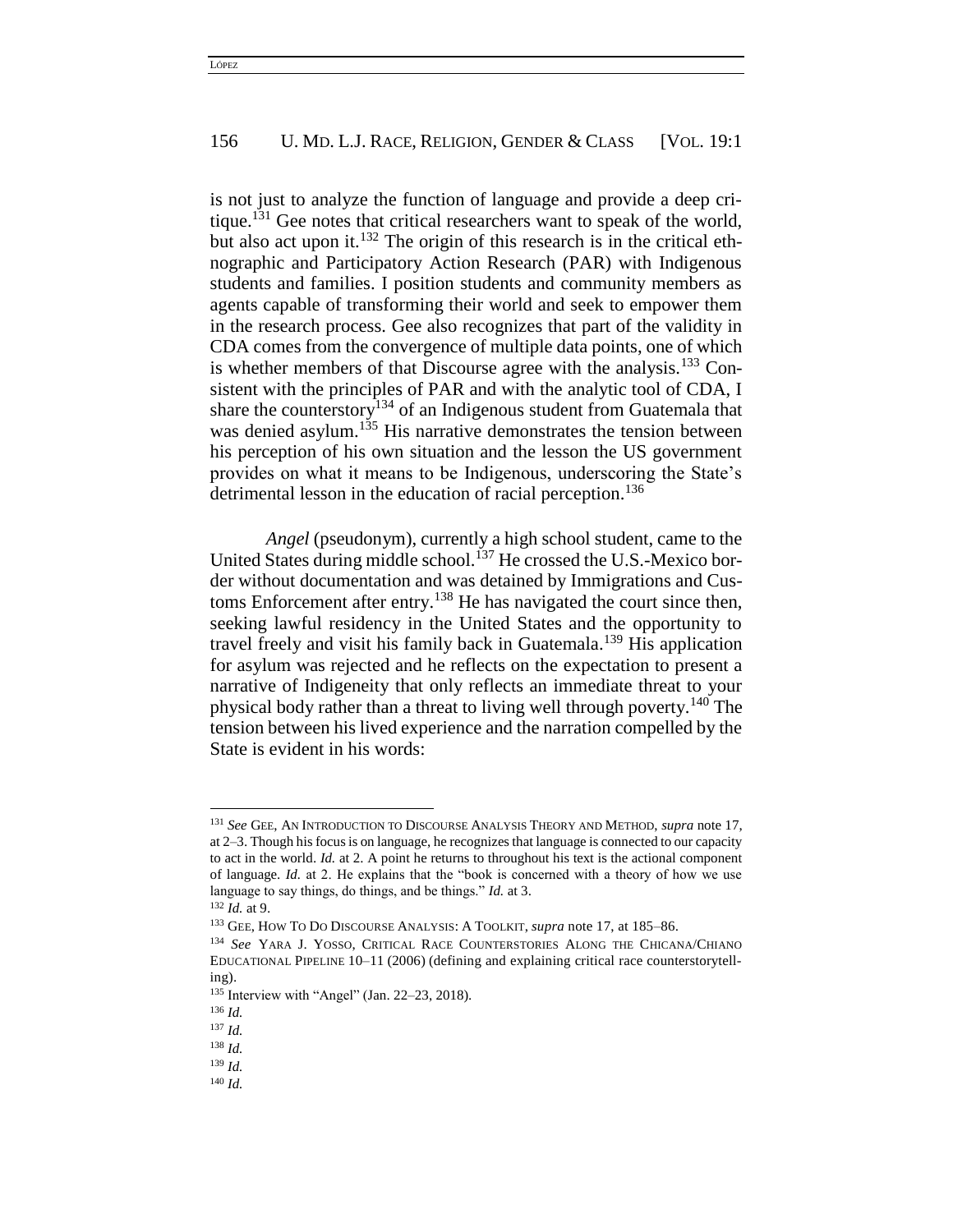It's that . . . well, you can't lie. You can't lie. You can't lie. [But] if they don't give you the opportunity to say, for example, that you came because of necessity, then what other option is left? To lie. Because if they don't let me tell the truth, then [I have to] lie. But that isn't right, either. $141$ 

Angel recognizes that lying would not be the right thing to do and expresses his desire to tell the full, honest story of his experiences in Guatemala.<sup>142</sup> These experiences include necessity as a result of poverty.<sup>143</sup> However, he has to negotiate between his own standards of ethical behavior and the expected behavior by the State.<sup>144</sup> His narrative is undeserving of asylum because of the narrative the State seeks to hear. $145$ 

The State's desire for a particular narrative is further problematized when they begin to use the language of *evidence* to determine whether one's Discourse of Indigeneity is deserving of asylum.<sup>146</sup> Angel perceives the emphasis of danger to the physical body over standards of living as unjust.<sup>147</sup> However, he understands the need to incorporate both into asylum claims:

> For me, I think that it is important what they are asking, but the other part is also important. Because why are they saying to not say anything about your poverty? . . . It's that after, after they ask you if you have experienced danger and you say 'yes, I have been discriminated against.' [Then they say] 'Okay, where did it happen? And who did it?' They ask you so many things.

> And, like I am saying, maybe those things have happened to you, but they say you don't have enough of a claim, like not enough evidence. They are our stories. Everyone has a story, but it also depends on the kind of

<sup>141</sup> Interview with "Angel" (Jan. 22–23, 2018).

<sup>142</sup> *Id.*

<sup>143</sup> *Id.*

<sup>144</sup> *Id.*

<sup>145</sup> *Id.*

<sup>146</sup> *See generally Findings of Credible Fear Plummet Amid Widely Disparate Outcomes by Location and Judge*, TRAC IMMIGR. (July 30, 2018), https://trac.syr.edu/immigration/reports/523/ (discussing the disparities in findings of credible fear based on judge and location). <sup>147</sup> Interview with "Angel" (Jan. 22–23, 2018).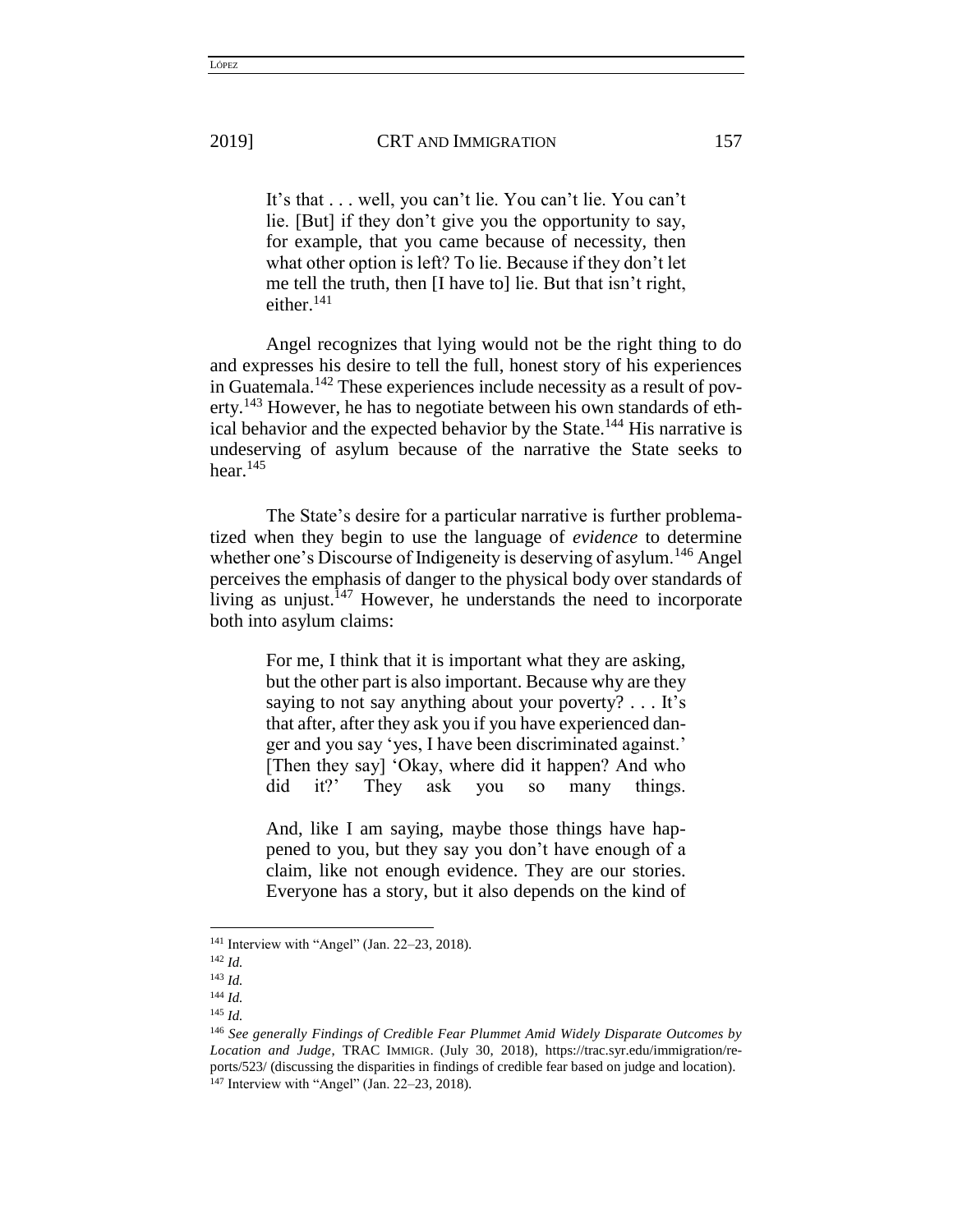story we have in life. Maybe some do not have enough evidence. Then, if there is no more evidence, it's obvious that you are going to invent things. Then, they tell you 'this is not enough' like they told me. They sent me a letter saying that I did not have enough of a claim and they needed more evidence. But what more evidence do they want? The only thing left is poverty, but they don't want that. So, what else do they want?<sup>148</sup>

Angel's words reflect the recognition that threats to your physical body can and do happen, and he also acknowledges that they have a place in asylum claims.<sup>149</sup> Nevertheless, he recognizes that the asylum claim is a sort of game or performance,  $150$  consistent with Gee's interpretation of Discourse.<sup>151</sup> The Indigenous person must say the keywords of physical danger while avoiding the taboo words of poverty to have a stronger claim.<sup>152</sup> Angel's frustration is also evident in his words as he explains the way the State can question someone and reject their words as lacking sufficient evidence.<sup>153</sup> He calls attention to the conflict between Indigenous stories and the standards for recognition by the State.<sup>154</sup> In Angel's eyes, the lack of an immediate threat to one's life should not constitute the dismissal of asylum claims, but rather a critical interrogation for other information as to understand why Indigenous peoples are seeking asylum.<sup>155</sup> Still, the State's hesitation to view economic hardship as persecution means that discussing one's impoverished conditions in the country of origin may not improve the possibility of winning an asylum claim.<sup>156</sup> What constitutes "winning" evidence is, I argue, pre-determined by a refusal to acknowledge a legacy of settler colonialism.

Though he understands the need to interrogate whether there is an immediate threat of violence to the body, Angel also insists on *listening* to the full narrative.<sup>157</sup> He calls for a critical examination of a full

<sup>148</sup> *Id.*

<sup>149</sup> *Id.*

<sup>150</sup> *Id.*

<sup>151</sup> GEE, HOW TO DO DISCOURSE ANALYSIS: A TOOLKIT, *supra* note 17, at 181–84.

<sup>152</sup> *See* 8 U.S.C. § 1101(a)(42)(A) (2014).

<sup>153</sup> Interview with "Angel" (Jan. 22–23, 2018).

<sup>154</sup> *Id.*

<sup>155</sup> *Id.*

<sup>156</sup> *See* Huo Qiang Chen v. Holder, 733 F.3d 369, 405 (2d Cir. 2014) (suggesting it is difficult to prove certain economic conditions are grounds for persecution).

<sup>157</sup> Interview with "Angel" (Jan. 22–23, 2018).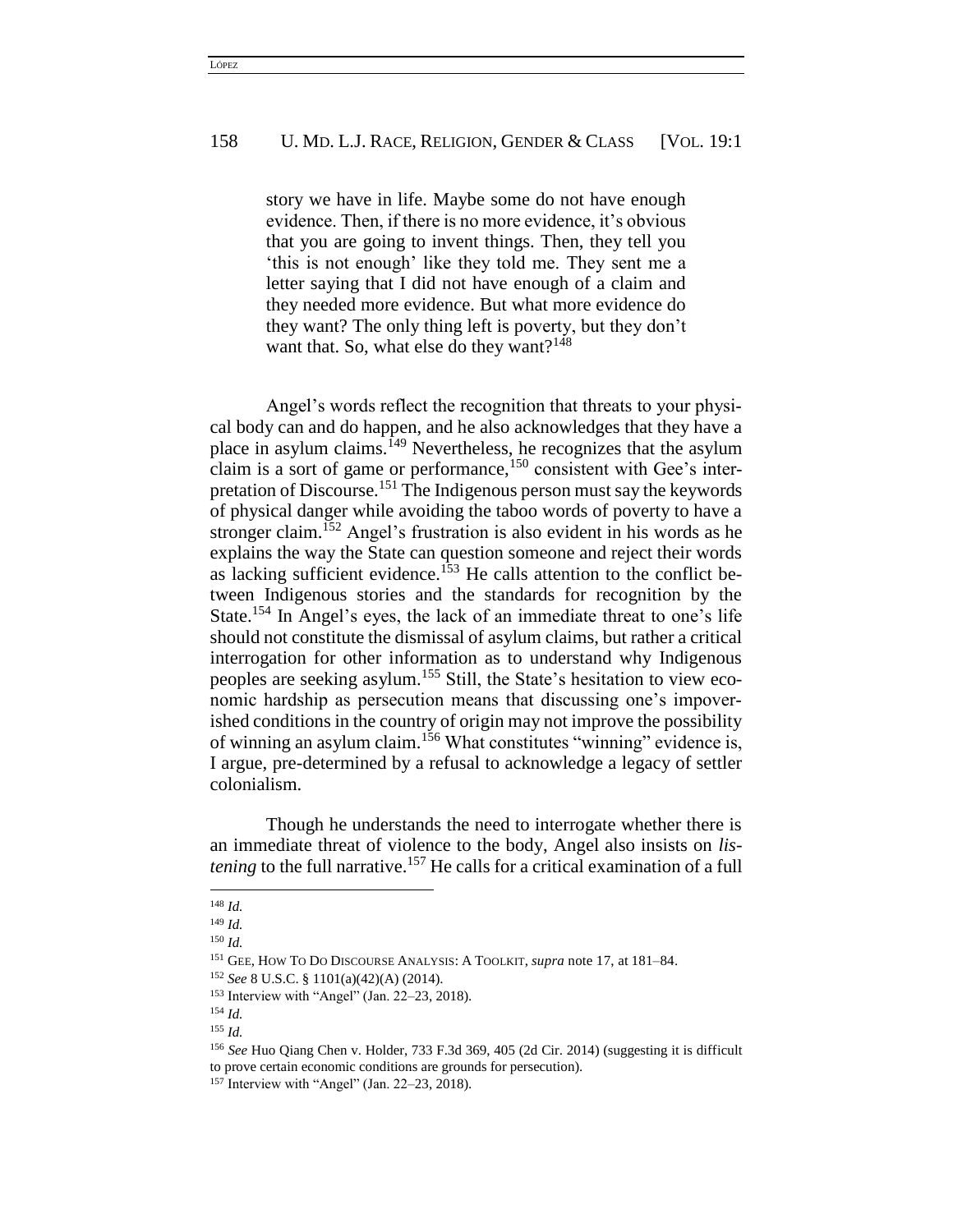truth that incorporates not just concerns with life, but concerns with living:

> They need to know the whole truth. They only want to know, like, if you came because of danger or something like that. But they don't want to hear about necessity and other things. So for me that is not alright.

> Maybe before something has happened to you, [maybe] before you have been robbed or discriminated against or something. But I think there is more than that. I think there is more than that. For example, there is poverty. They very well know that it is because of poverty [that we migrate], but for what reason do they ask something like "have you been in danger?" I mean, it's fine for them to ask that, but they need to ask both things . . . I think they should focus on the two things, the two grave [challenges] in life, which are poverty and danger.<sup>158</sup>

His emphasis on their need to "know all the truth" is similar to the ideas of responsibility that addressing settler colonialism entails. One cannot separate the intergenerational traumas of perpetual violence against Indigenous peoples from the quality of living that manifests itself in poverty.<sup>159</sup> If violence has been used as a tool to control the human body for exploitation, then it follows that poverty is the aftermath of violence.<sup>160</sup> Poverty is, then, a violent state of living imposed upon one's being as a result of violence to the corporeal/physical body. For asylum claims to account for settler colonialism, the State cannot divorce poverty from violence done to the body. The State cannot distinguish living from life as they do in asylum claims since life-living have a hyper intimate relationship. Angel's words note that asylum claims incorrectly value survival of violence and

<sup>158</sup> *Id.*

<sup>159</sup> *See generally* John-Andrew McNeish & Robyn Eversole, *Introduction: Indigenous Peoples and Poverty*, *in* INDIGENOUS PEOPLES & POVERTY: AN INTERNATIONAL PERSPECTIVE 1, 4 (Robyn Eversole et al., eds., 2005) (exploring the "clear pattern link[ing] indigenous peoples and poverty").

<sup>160</sup> *See* Robyn Eversole, *Overview – Patterns of Indigenous Disadvantage*, *in* INDIGENOUS PEOPLES & POVERTY: AN INTERNATIONAL PERSPECTIVE, *supra* note 159, at 29, 29–30, 35 (noting that "indigenous people demonstrate surprisingly similar experiences of poverty in the form of land loss, income inadequacy . . . [and] violence . . .").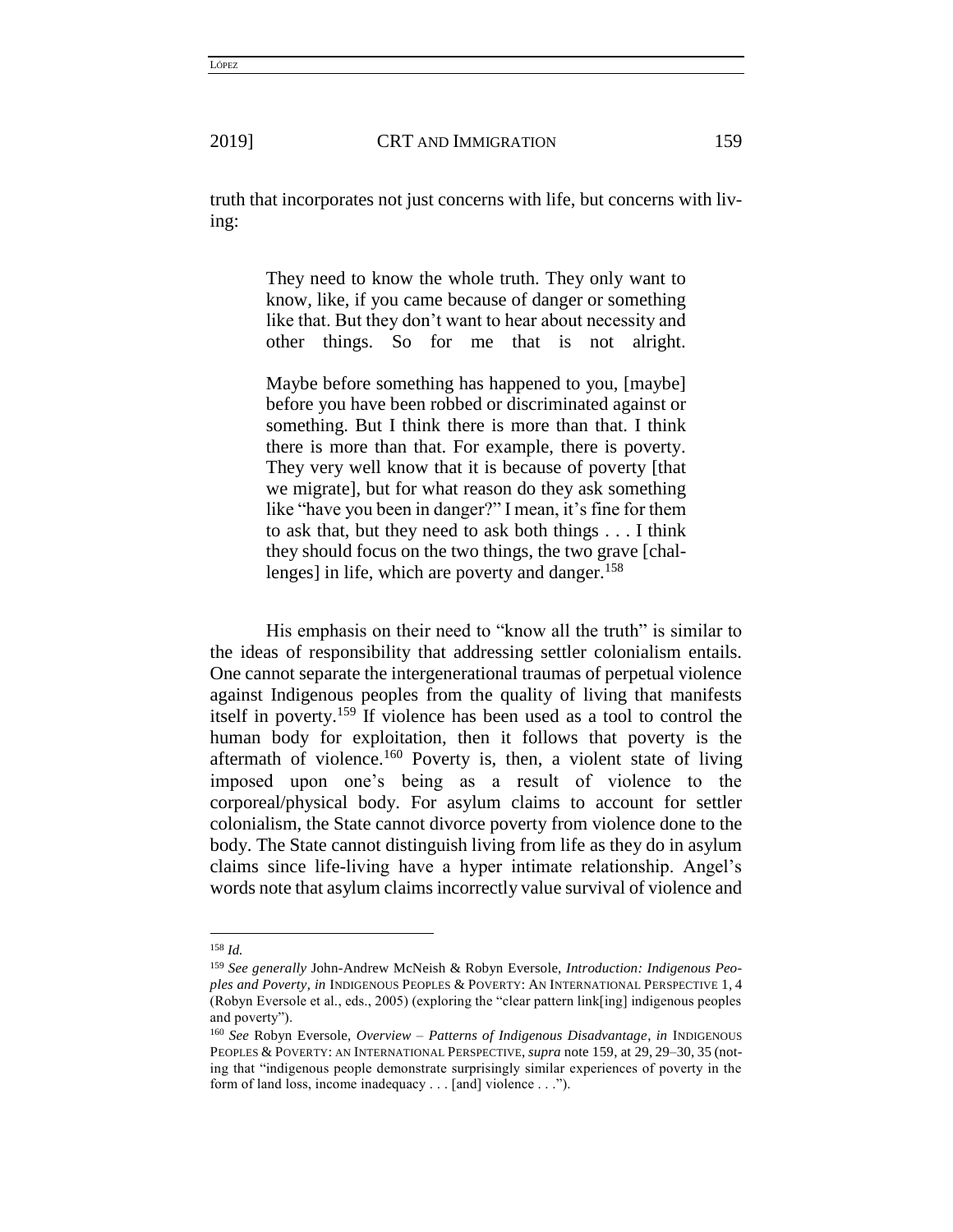discrimination in relation to struggles related to settler colonialism.<sup>161</sup> It is imperative that we both address poverty and danger, for life without higher standards of living does not fully address our responsibility towards collective liberation. Furthermore, Angel calls attention to the fact that the State knows that poverty is the reason for coming to the United States, yet they continue to insist on a Discourse of Indigeneity that negates this narrative.<sup>162</sup> The United States must come to terms with its settler colonial history otherwise policies like asylum, while appearing to be an act of kindness, will continue to be an excuse to not confront a violent history against Indigenous peoples and its contemporary manifestations, namely through poverty.

#### IX. ASYLUM AND THE EDUCATION OF RACIAL PERCEPTION

The denial of violence and genocide against Indigenous peoples by the United States is made more complex when one accounts for immigration.<sup>163</sup> Asylum claims reflect a distorted education of racial perception that denies this brutal history and erects borders and immigration policies that do further violence on Indigenous concepts of space and geography.<sup>164</sup> To be a "foreign" Indigenous person and have a legal claim through asylum to the "American Dream" means presenting the Indigenous body as victimized, as brutalized, as flesh and blood that fits a narrative of violence chosen by the State.<sup>165</sup> To narrate the self as pursuing liberation or as fighting for freedom to move one's body that takes into account historical, political, and spatial injustices is to accept that one will not receive asylum.<sup>166</sup> One must either engage in a Discourse of Indigeneity fitting to State standards or face rejection.<sup>167</sup> Asylum policies provide a lesson in the education of racial perception reflective of the selective ignorance of the United States.<sup>168</sup>

Asylum policies for "foreign" Indigenous peoples are a method of racialization that deny the settler colonial history of the United States. The birth of the country was through Indigenous bloodshed, its development and sustenance as an empire was through Indigenous bloodshed,

<sup>161</sup> Interview with "Angel" (Jan. 22–23, 2018).

<sup>162</sup> *Id.*

<sup>163</sup> *See supra* Parts V, VI.

<sup>164</sup> *See supra* Part VII.

<sup>165</sup> *Id.*

<sup>166</sup> *Id.*

<sup>167</sup> *Id.*

<sup>168</sup> *Id.*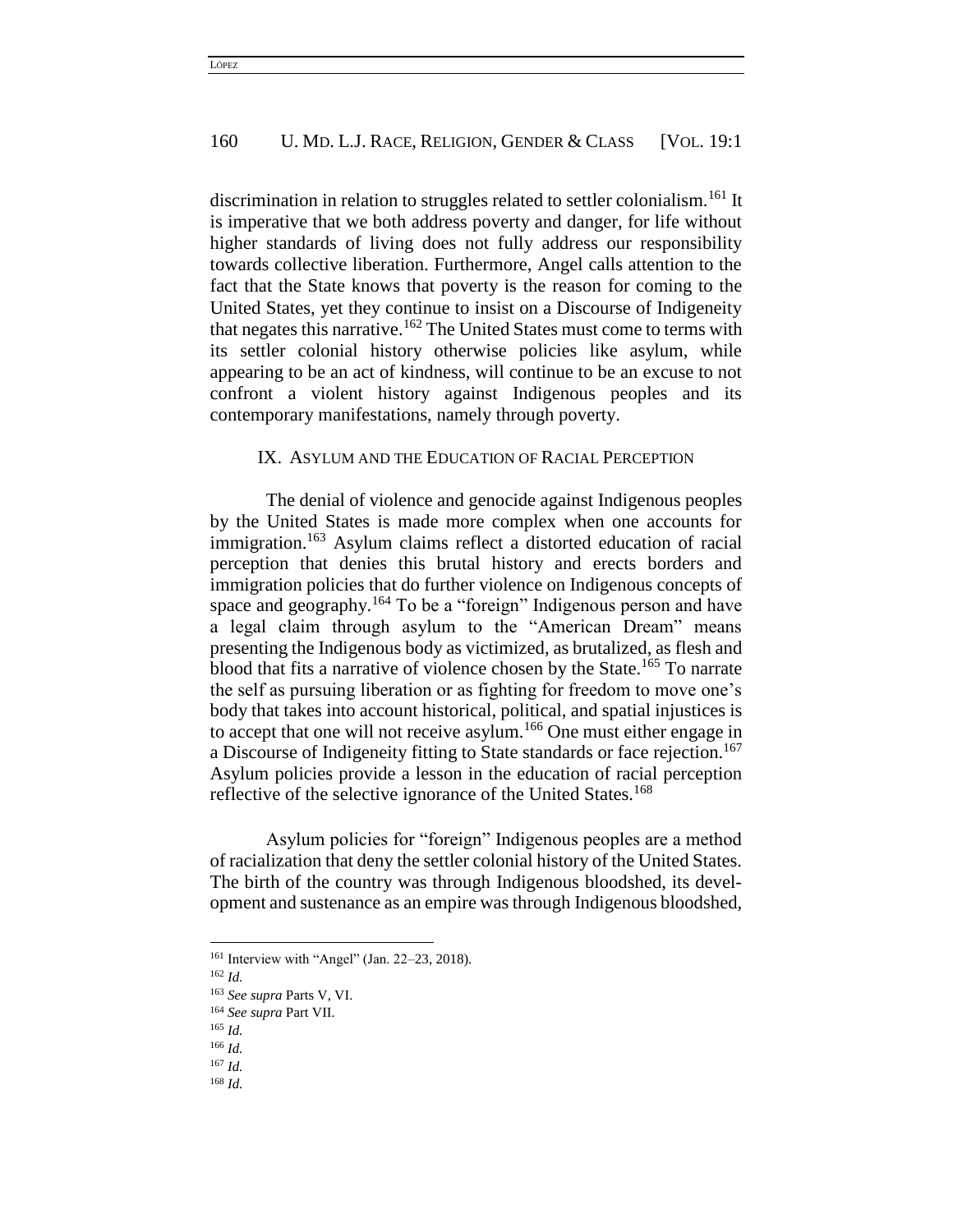and its control over the Discourse of Indigeneity for asylum reflects the power of the United States to wash its hands of Indigenous blood so quickly.<sup>169</sup> The capacity to regulate access to space and deny a history of violence simultaneously makes this lesson in the education of racial perception so severe. Asylum claims perpetuate an Indigenous Discourse of victimization at State-acceptable levels. The United States reinforces its ideology of White Supremacy and the erasure of violence against Indigenous peoples through asylum claims.

#### X. IMPLICATIONS

#### *A. Theoretical: Expanding CRT*

Immigration to the United States by Indigenous peoples calls attention to the intersection of settler colonialism and immigration. While settler colonialism launches a critique of the history and politics behind immigration and the creation of borders, there is still a need to interrogate these immigration policies as they constitute a real and significant limitation on the movement of Indigenous peoples. Combining LatCrit and TribalCrit was helpful in this analysis, but I suggest that there is a need for an additional branch of Critical Race Theory (CRT) that takes into account the position of Indigenous peoples outside of the United States and critically explores immigration policies and practices.<sup>170</sup> There is room for an exploration of the ways in which these transnational Indigenous communities build networks across countries despite settler colonial politics.<sup>171</sup> The intersection of culture, language, and ethnicity in both their country of origin and in the United States also opens room for exploration of the community cultural wealth of such groups. $172$ 

I also suggest that CRT as a framework is underexplored in Latin America and can provide a strong analytical framework to unpack the racialized experiences of marginalized groups, namely Indigenous peoples. It is important to note that scholars have utilized CRT beyond the

<sup>169</sup> *See supra* Parts V–VII.

<sup>170</sup> Daniel G. Solorzano & Tara J. Yosso, *Critical Race and LatCrit Theory and Method: Counter-Storytelling*, 14 QUALITATIVE STUD EDUC. 471, 489 (2001).

<sup>171</sup> Boj Lopez, *supra* note 65, at 215.

<sup>172</sup> *See* Tara J. Yosso, *Whose Culture Has Capital?: A Critical Race Theory Discussion of Community Cultural Wealth*, 8 Race, Ethnicity & Educ. 69 (2006) (introducing the community cultural wealth concept).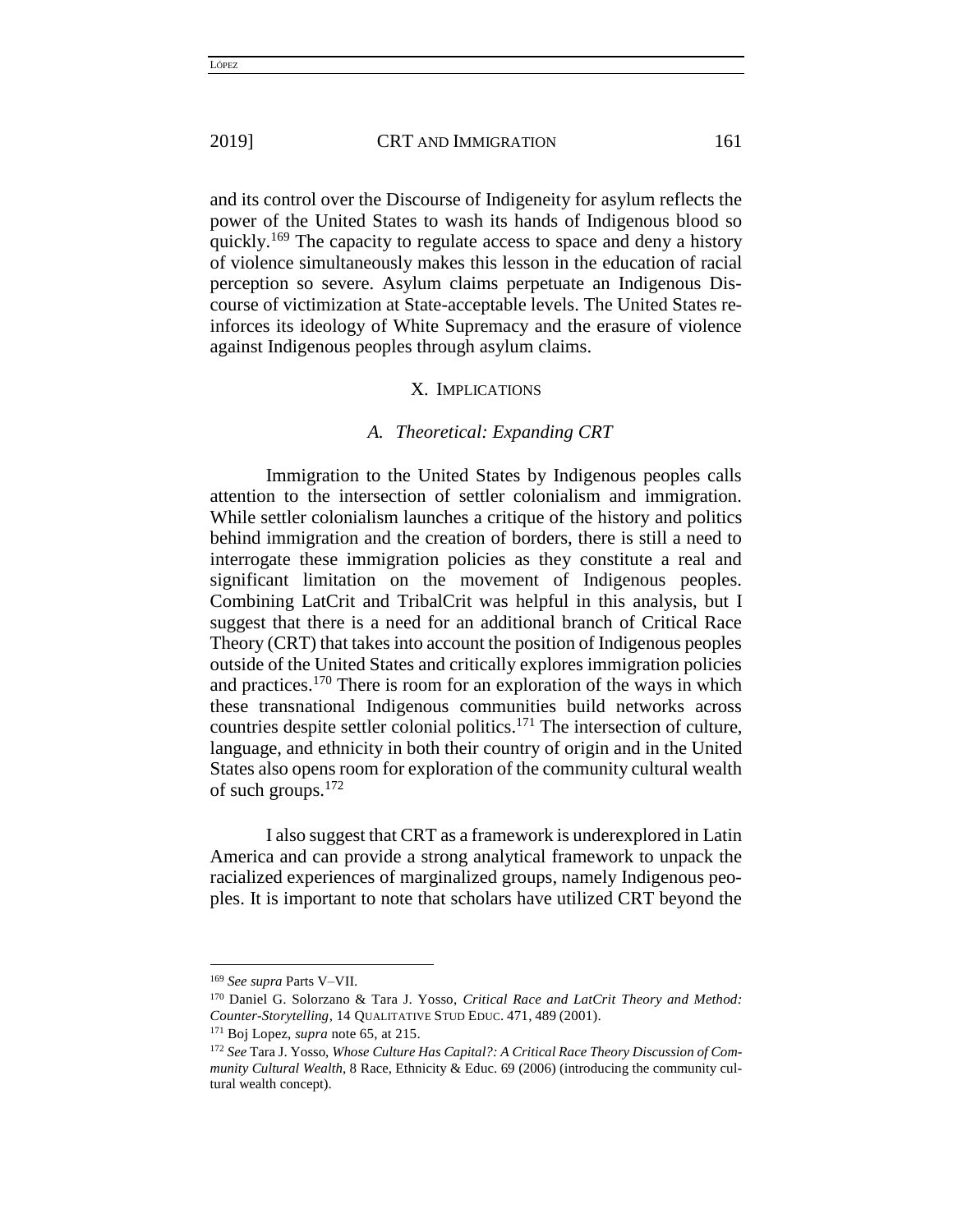United States.<sup>173</sup> CRT in Latin America has examined judging in relation to civil rights as well as in re-examining caste poetry of the 17th century.<sup>174</sup> However, there is no CRT scholarship in regards to Indigeneity and education. Recognizing the dangers of cultural imperialism in exporting theoretical frameworks generated in the United States to other parts of the world, I believe that CRT is applicable in Latin American countries.<sup>175</sup> Despite its origins in the struggle of African American peoples in the United States, CRT as a framework examines aspects of racism that transcend US borders.<sup>176</sup> I recommend CRT analyses which examine the permanence of racism, critiques of liberalism, whiteness as property, and interest-convergence in Latin American countries. These analyses would strengthen an understanding of how Discourses of Indigeneity are constrained by Latin American nation-states prior to US migration, providing for a more robust analysis of transnational racism through a settler colonial lens.

#### *B. Revisiting Law and Responsibility through Settler Colonialism*

An exploration of history through a settler colonial lens reveals genocidal behavior that Indigenous peoples have endured and survived for over six centuries.<sup>177</sup> An exploration of US immigration policies through this settler colonial lens, particularly in relation to Indigenous peoples migrating from Guatemala, demonstrates that standards for asylum serve as a settler colonial tool for maintaining the dominance of the United States.<sup>178</sup> Conditions for asylum constrain acceptable Discourses of Indigeneity and reflect a denial of US history and refusal to account for historical and contemporary violence on the part of the US

 $\overline{a}$ 

<sup>173</sup> *See generally* David Gillborn, *Education Policy as an Act of White Supremacy: Whiteness, Critical Race Theory and Education Reform*, 20 J. EDUC. POL'Y 485 (2005) (analyzing the UK's education policy through CRT); Fulvia Staiano, *Bringing Critical Race Theory to Europe: The Case of Immigrant Women*, 8 EUR. J. LEGAL STUD. 73 (2015) (analyzing the circumstances of immigrant women in Europe through CRT).

<sup>174</sup> *See* Tanya Kateri Hernandez, *Comparative Judging of Civil Rights: A Transnational Critical Race Theory Approach*, 63 LA. L. REV. 875, 878–81 (2002) (utilizing CRT to examine activist insecurity in Latin America); *see generally* Ruth Hill, *Between Black and White: A Critical Race Theory Approach to Caste Poetry in the Spanish New World*, 59 COMP. LITERATURE 269 (2007) (using CRT to discuss literature's effect on the Hispanic social hierarchy).

<sup>175</sup> Ben Pitcher, *Developing Transnational Race Theory: A Place for CRT?*, *in* ATLANTIC CROSSINGS: INTERNATIONAL DIALOGUES ON CRITICAL RACE THEORY 197, 203–04 (Kevin Hylton et al., eds., 2011).

<sup>176</sup> *See* DERRICK BELL, FACES AT THE BOTTOM OF THE WELL: THE PERMANENCE OF RACISM (1992) (examining the history of racism in the United States through critical race theory). <sup>177</sup> *See supra* Parts II, VI.

<sup>178</sup> *Id.*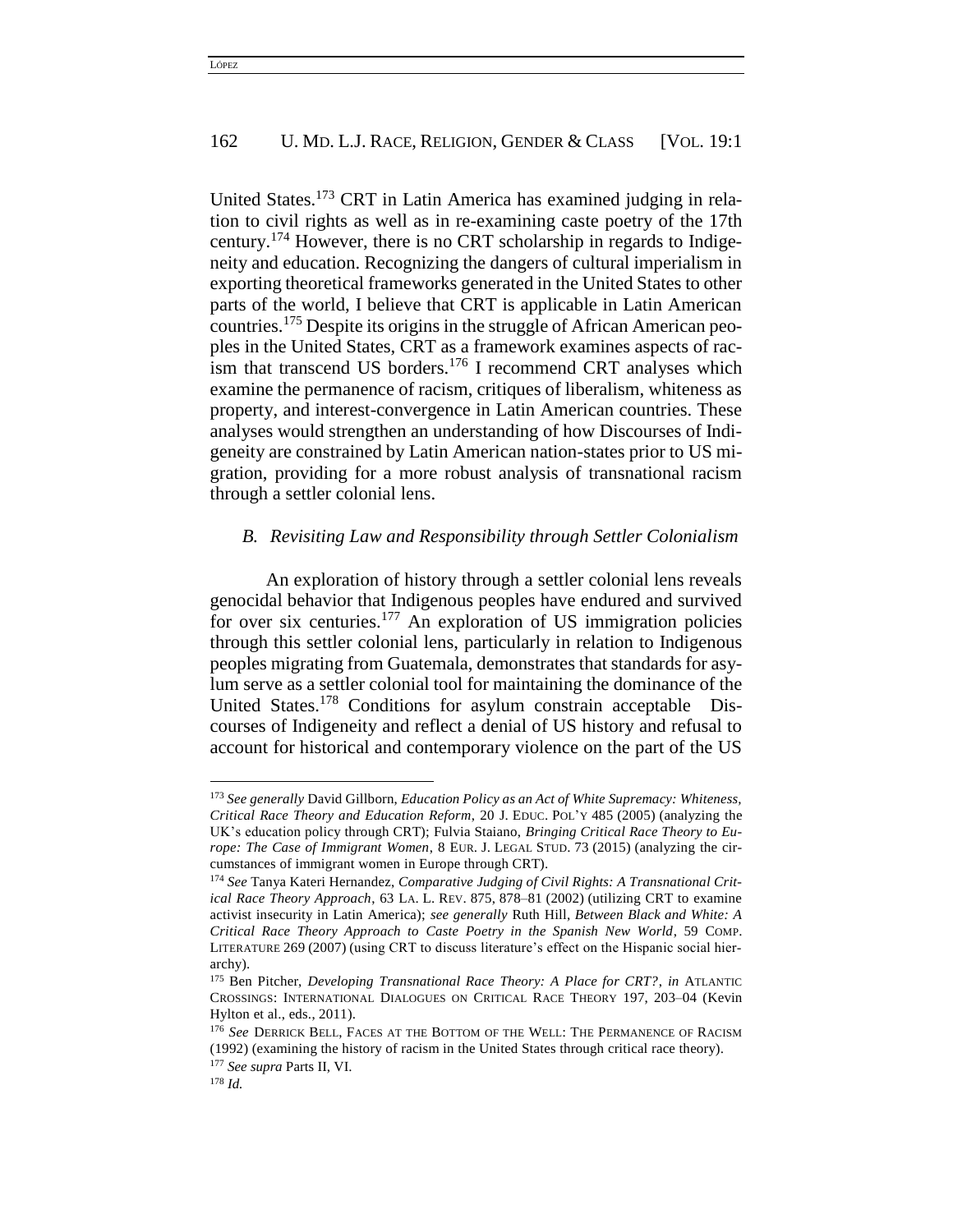government.<sup>179</sup> If we take seriously struggles for self-determination and nationhood by Indigenous nations, then immigration laws and policies need revision.

However, this means answering questions as to *how* this can be done. This leads to questions such as: If the United States redistributes land as a form of reparations and seeks to provide more Indigenous autonomy as well, should Indigenous nations constitute a foreign state? A domestic state? A territory? Though returning land to Indigenous peoples would be a form of justice given settler colonialism, what does this mean for immigration policies as a result? Should Indigenous peoples from Latin America continue to need a visa in order to migrate to the United States? How would the United States recognize Indigenous nations trapped within other settler colonial nation-states, such as Kí-chè or Kaqchikel peoples in Guatemala? How do Indigenous movements for self-determination and land reparations intersect with the global economic order and quotidian human suffering as a result of being born in a particular space or in being marginalized as Indigenous peoples? Does this involve expanding standards for asylum? Does this involve free movement across borders?

The analysis I have provided here of conditions for asylum reveal a denial of US settler colonial history and the tension in what it means to be a "foreign" Indigenous person before the eyes of the State.<sup>180</sup> However, there is a need to continue exploring the political and legal options available to Indigenous peoples that involve land reparations as well as a shift to the structure of global neoliberal capitalism so that reparations does not entail just a focus on permitting physical life but assuring a collective effort towards a higher quality of living.

# XI. DECOLONIAL EFFORTS IN HYPERCOLONIAL INSTITUTIONS

As legal experts and educators engage in critical work, it is critical to understand our own positionality and our orientation towards the profession. In other words, we have to dedicate time to reflecting upon our theoretical orientation towards decolonial efforts within hypercolonial institutions such as Law and Education, and assure that our actions are guided by these decolonial theories. Whether one explicitly recognizes it or not, we all have a theory of our profession which guides our

<sup>179</sup> *See supra* Parts V, VI.

<sup>180</sup> *See supra* Parts VII–IX.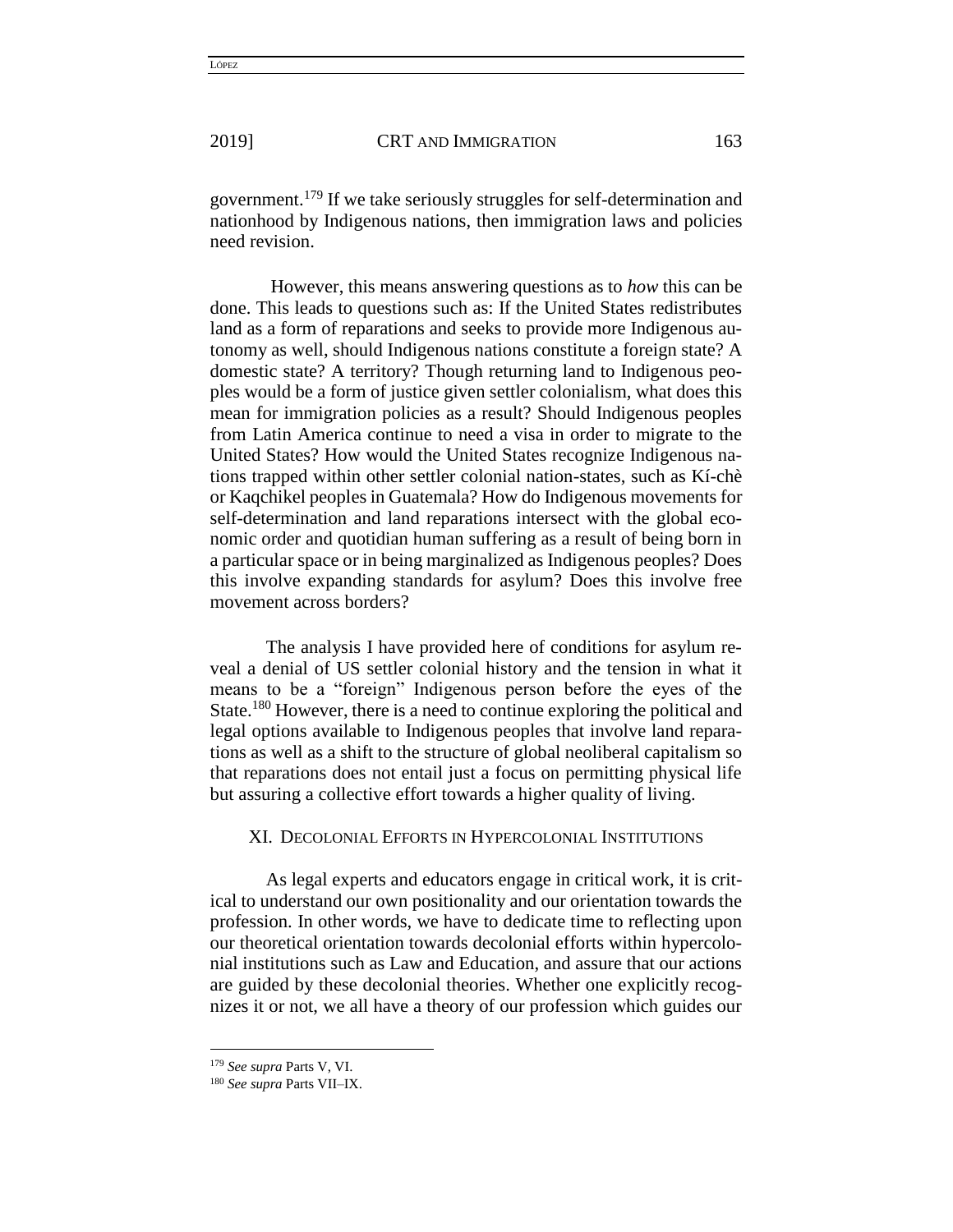action.<sup>181</sup> It is in our benefit and in the benefit of those we partner with that we dedicate time towards consistently defining and redefining what it means to engage in decolonial efforts within our professions.

I believe that many who work with immigrant communities do so because they want to make the world a better place. If we truly seek to partner with marginalized communities, then what does it look like to do this work? Is our service constrained to providing them the tools to access State resources through fighting for lawful status and providing a more equitable education? Does a component of our work involve more direct action towards changing dehumanizing standards the State establishes (such as asylum standards)? Does doing decolonial work mean that we cannot work in these hypercolonial institutions- like Law and Education- which have traditionally served as gatekeepers and tools of socialization for the State? Is there a way to reimagine our professions and engage in transforming them towards decolonial goals?

The questions are quite difficult to answer, which is understandable given that US history is incredibly dehumanizing and difficult to process. Ignoring the questions posed above and others like it do not make them go away, but instead make them more urgent so we do not passively consent to dehumanization. So, how does one engage in decolonial work upon violently occupied lands? I suggest making this a critical topic for self as well as group reflections on improving our own practices and our decolonial visions.

#### **CONCLUSION**

I have provided an analysis of immigration to the United States by Indigenous peoples from Guatemala. Borrowing from TribalCrit and LatCrit, I emphasized the role of settler colonialism and its impact on conditions for asylum. "Foreign" Indigenous peoples are expected to perform Indigeneity according to the State-permitted narratives that exculpate the US government from its responsibility to address violence against Indigenous peoples across the Western hemisphere. The Discourse of Indigeneity that the State expects conflicts with the lived experience of Indigenous peoples. The "foreign" Indigenous person is faced with the choice to tell their full experience s or to lie, and the State reserves the right to reject both the narrative of their experience and the lie as lacking in evidence. The State provides a lesson in the education

 $\overline{a}$ 

<sup>&</sup>lt;sup>181</sup> PAULO FREIRE, THE POLITICS OF EDUCATION: CULTURE, POWER, AND LIBERATION 3 (Donaldo Macedo trans., 1985).